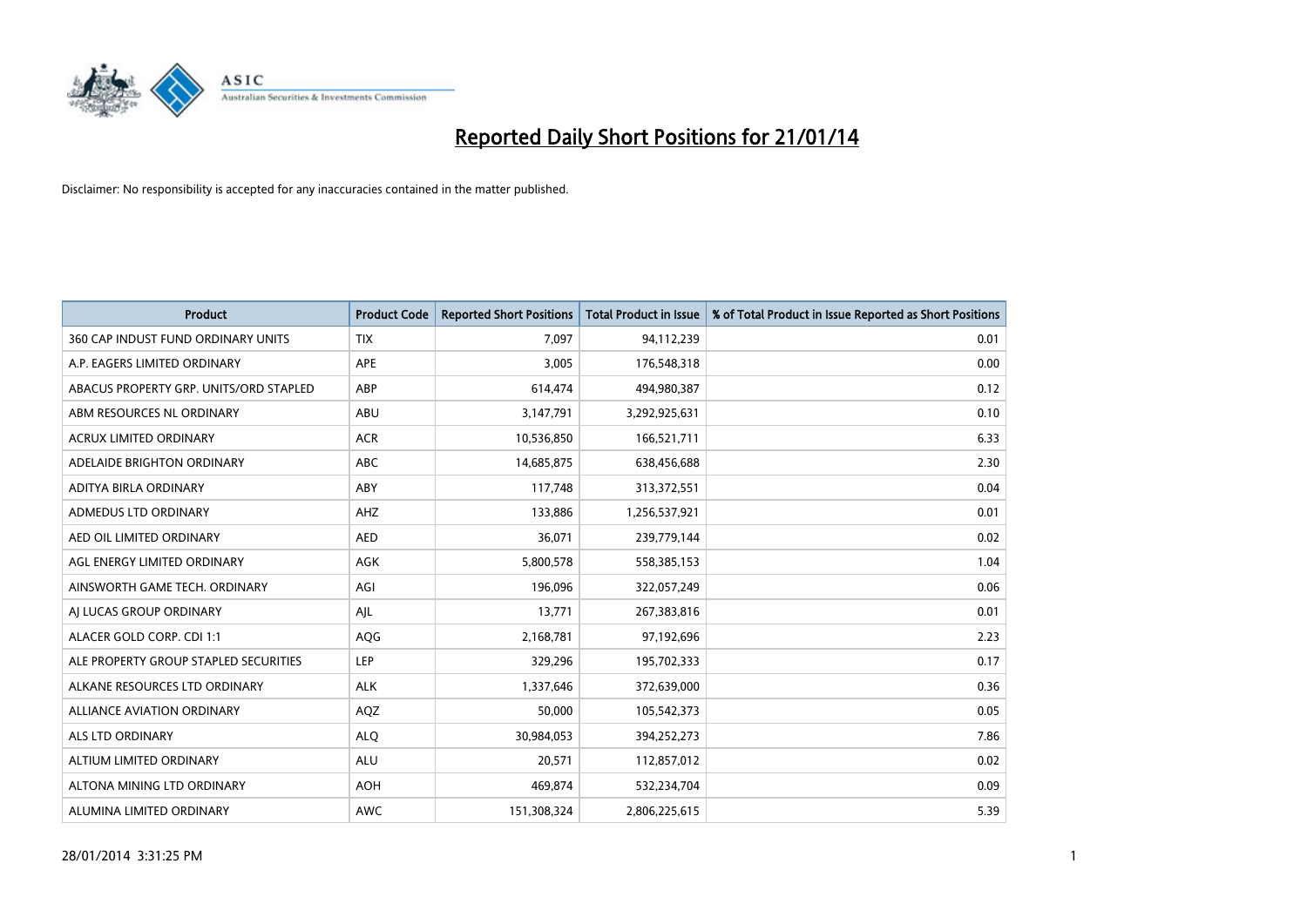

| <b>Product</b>                          | <b>Product Code</b> | <b>Reported Short Positions</b> | <b>Total Product in Issue</b> | % of Total Product in Issue Reported as Short Positions |
|-----------------------------------------|---------------------|---------------------------------|-------------------------------|---------------------------------------------------------|
| AMALGAMATED HOLDINGS ORDINARY           | AHD                 | 31,723                          | 157,821,632                   | 0.02                                                    |
| AMCOM TELECOMM. ORDINARY                | AMM                 | 988,885                         | 244,557,101                   | 0.40                                                    |
| AMCOR LIMITED ORDINARY                  | AMC                 | 2,795,125                       | 1,206,684,923                 | 0.23                                                    |
| AMP LIMITED ORDINARY                    | AMP                 | 32,592,858                      | 2,957,737,964                 | 1.10                                                    |
| ANSELL LIMITED ORDINARY                 | <b>ANN</b>          | 3,508,816                       | 152,762,142                   | 2.30                                                    |
| ANTARES ENERGY LTD ORDINARY             | <b>AZZ</b>          | 170,996                         | 255,000,000                   | 0.07                                                    |
| ANZ BANKING GRP LTD ORDINARY            | ANZ                 | 5,034,503                       | 2,744,102,108                 | 0.18                                                    |
| APA GROUP STAPLED SECURITIES            | APA                 | 16,792,483                      | 835,750,807                   | 2.01                                                    |
| APN NEWS & MEDIA ORDINARY               | <b>APN</b>          | 16,736,759                      | 661,526,586                   | 2.53                                                    |
| AQUARIUS PLATINUM. ORDINARY             | <b>AOP</b>          | 6,359,247                       | 487,605,536                   | 1.30                                                    |
| AQUILA RESOURCES ORDINARY               | <b>AQA</b>          | 12,968,624                      | 411,804,442                   | 3.15                                                    |
| ARAFURA RESOURCE LTD ORDINARY           | ARU                 | 46,367                          | 441,270,644                   | 0.01                                                    |
| ARB CORPORATION ORDINARY                | <b>ARP</b>          | 1,701,572                       | 72,481,302                    | 2.35                                                    |
| ARDENT LEISURE GROUP STAPLED SECURITIES | AAD                 | 1,948,935                       | 405,055,708                   | 0.48                                                    |
| ARENA REIT. ORDINARY UNITS              | <b>ARF</b>          | 14,307                          | 211,495,653                   | 0.01                                                    |
| ARISTOCRAT LEISURE ORDINARY             | ALL                 | 7,912,196                       | 551,418,047                   | 1.43                                                    |
| ARRIUM LTD ORDINARY                     | ARI                 | 21,435,487                      | 1,361,469,008                 | 1.57                                                    |
| ASCIANO LIMITED ORDINARY                | <b>AIO</b>          | 5,794,053                       | 975,385,664                   | 0.59                                                    |
| ASG GROUP LIMITED ORDINARY              | ASZ                 | 845,589                         | 206,720,839                   | 0.41                                                    |
| ASPEN GROUP ORD/UNITS STAPLED           | APZ                 | 56,244                          | 119,946,366                   | 0.05                                                    |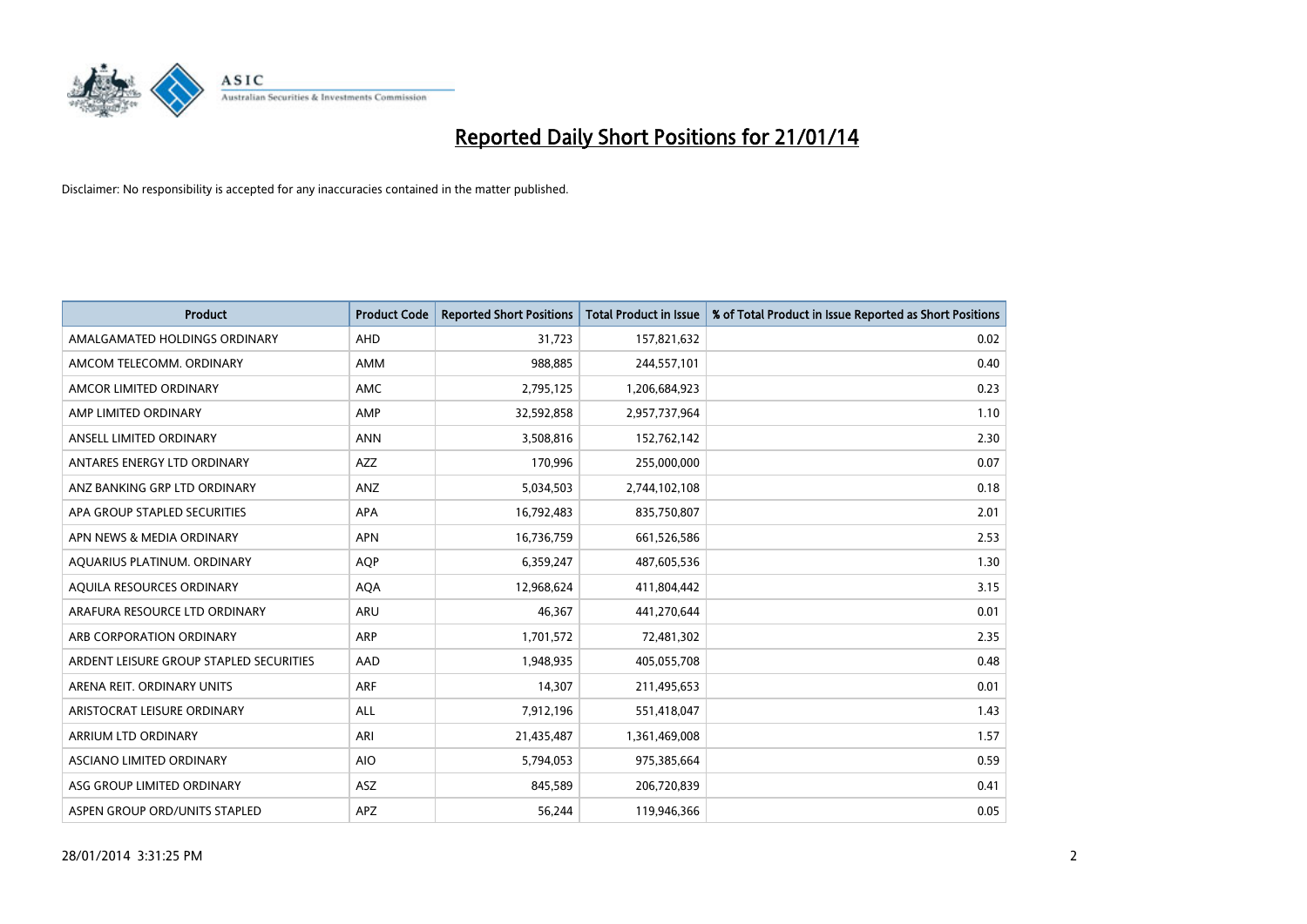

| <b>Product</b>                            | <b>Product Code</b> | <b>Reported Short Positions</b> | <b>Total Product in Issue</b> | % of Total Product in Issue Reported as Short Positions |
|-------------------------------------------|---------------------|---------------------------------|-------------------------------|---------------------------------------------------------|
| ASTRO JAP PROP GROUP STAPLED US PROHIBIT. | AJA                 | 2,089                           | 67,211,752                    | 0.00                                                    |
| ASX LIMITED ORDINARY                      | ASX                 | 3,392,022                       | 193,595,162                   | 1.75                                                    |
| ATLAS IRON LIMITED ORDINARY               | <b>AGO</b>          | 84,518,840                      | 915,496,158                   | 9.23                                                    |
| AUCKLAND INTERNATION ORDINARY             | AIA                 | 747                             | 1,322,564,489                 | 0.00                                                    |
| AURIZON HOLDINGS LTD ORDINARY             | AZJ                 | 64,628,610                      | 2,137,284,503                 | 3.02                                                    |
| <b>AURORA OIL &amp; GAS ORDINARY</b>      | <b>AUT</b>          | 5,995,458                       | 448,785,778                   | 1.34                                                    |
| AUSDRILL LIMITED ORDINARY                 | ASL                 | 22,775,853                      | 312,277,224                   | 7.29                                                    |
| AUSENCO LIMITED ORDINARY                  | AAX                 | 1,262,137                       | 168,449,799                   | 0.75                                                    |
| AUSTAL LIMITED ORDINARY                   | ASB                 | 501,257                         | 346,379,377                   | 0.14                                                    |
| AUSTIN ENGINEERING ORDINARY               | ANG                 | 297,635                         | 82,539,403                    | 0.36                                                    |
| AUSTRALAND PROPERTY STAPLED SECURITY      | <b>ALZ</b>          | 2,278,709                       | 578,324,670                   | 0.39                                                    |
| AUSTRALIAN AGRICULT, ORDINARY             | AAC                 | 4,036,446                       | 532,294,404                   | 0.76                                                    |
| AUSTRALIAN FOUNDAT. ORDINARY              | AFI                 | 1,160                           | 1,042,757,713                 | 0.00                                                    |
| AUSTRALIAN INFR LTD ORDINARY              | <b>AIX</b>          | 23,608                          | 620,733,944                   | 0.00                                                    |
| AUSTRALIAN PHARM, ORDINARY                | API                 | 9,845,172                       | 488,115,883                   | 2.02                                                    |
| AUTOMOTIVE HOLDINGS ORDINARY              | AHE                 | 334,538                         | 260,579,682                   | 0.13                                                    |
| AVEO GROUP STAPLED SECURITIES             | AOG                 | 11,410,884                      | 500,111,460                   | 2.28                                                    |
| AVIENNINGS LIMITED ORDINARY               | <b>AVJ</b>          | 69,999                          | 384,423,851                   | 0.02                                                    |
| AWE LIMITED ORDINARY                      | <b>AWE</b>          | 1,077,266                       | 522,696,385                   | 0.21                                                    |
| AZONTO PET LTD ORDINARY                   | APY                 | 41                              | 1,155,765,100                 | 0.00                                                    |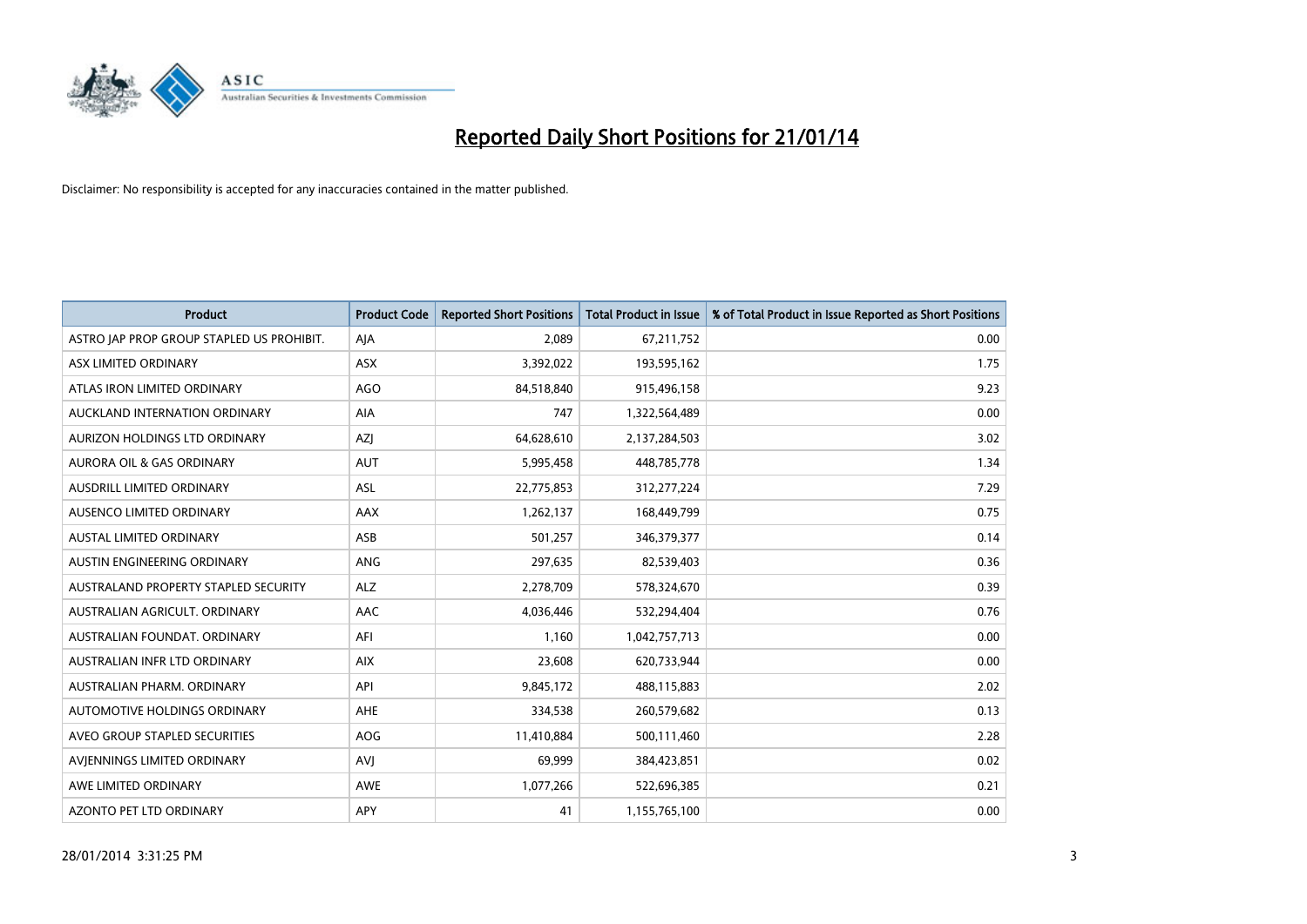

| <b>Product</b>                         | <b>Product Code</b> | <b>Reported Short Positions</b> | <b>Total Product in Issue</b> | % of Total Product in Issue Reported as Short Positions |
|----------------------------------------|---------------------|---------------------------------|-------------------------------|---------------------------------------------------------|
| <b>BANDANNA ENERGY ORDINARY</b>        | <b>BND</b>          | 21,349,179                      | 528,481,199                   | 4.04                                                    |
| BANK OF QUEENSLAND. ORDINARY           | <b>BOQ</b>          | 4,175,593                       | 322,566,581                   | 1.29                                                    |
| <b>BANNERMAN RESOURCES ORDINARY</b>    | <b>BMN</b>          | 379,500                         | 322,885,298                   | 0.12                                                    |
| <b>BASE RES LIMITED ORDINARY</b>       | <b>BSE</b>          | 6,803,979                       | 561,840,029                   | 1.21                                                    |
| <b>BATHURST RES LTD. ORDINARY</b>      | <b>BRL</b>          | 15,682,460                      | 821,457,725                   | 1.91                                                    |
| <b>BC IRON LIMITED ORDINARY</b>        | <b>BCI</b>          | 490.401                         | 123,928,630                   | 0.40                                                    |
| BEACH ENERGY LIMITED ORDINARY          | <b>BPT</b>          | 19,130,556                      | 1,278,348,742                 | 1.50                                                    |
| BEADELL RESOURCE LTD ORDINARY          | <b>BDR</b>          | 29,244,675                      | 790,727,280                   | 3.70                                                    |
| BEGA CHEESE LTD ORDINARY               | <b>BGA</b>          | 182,273                         | 152,245,802                   | 0.12                                                    |
| BENDIGO AND ADELAIDE ORDINARY          | <b>BEN</b>          | 11,872,026                      | 409,994,759                   | 2.90                                                    |
| BENTHAM IMF LTD ORDINARY               | IMF                 | 3,174,431                       | 164,380,143                   | 1.93                                                    |
| BERKELEY RESOURCES ORDINARY            | <b>BKY</b>          | 238,341                         | 180,361,323                   | 0.13                                                    |
| BETASHARES ASX RES ETF UNITS           | <b>ORE</b>          | 809,000                         | 3,020,814                     | 26.78                                                   |
| <b>BHP BILLITON LIMITED ORDINARY</b>   | <b>BHP</b>          | 5,781,703                       | 3,211,691,105                 | 0.18                                                    |
| <b>BILLABONG ORDINARY</b>              | <b>BBG</b>          | 14,537,137                      | 480,730,006                   | 3.02                                                    |
| <b>BIONOMICS LIMITED ORDINARY</b>      | <b>BNO</b>          | 197.819                         | 417,111,567                   | 0.05                                                    |
| <b>BLACKMORES LIMITED ORDINARY</b>     | <b>BKL</b>          | 22,506                          | 17,046,024                    | 0.13                                                    |
| BLACKTHORN RESOURCES ORD US PROHIBITED | <b>BTR</b>          | 696,900                         | 164,285,950                   | 0.42                                                    |
| <b>BLUESCOPE STEEL LTD ORDINARY</b>    | <b>BSL</b>          | 5,368,326                       | 558,733,728                   | 0.96                                                    |
| <b>BOART LONGYEAR ORDINARY</b>         | <b>BLY</b>          | 32,083,335                      | 461,163,412                   | 6.96                                                    |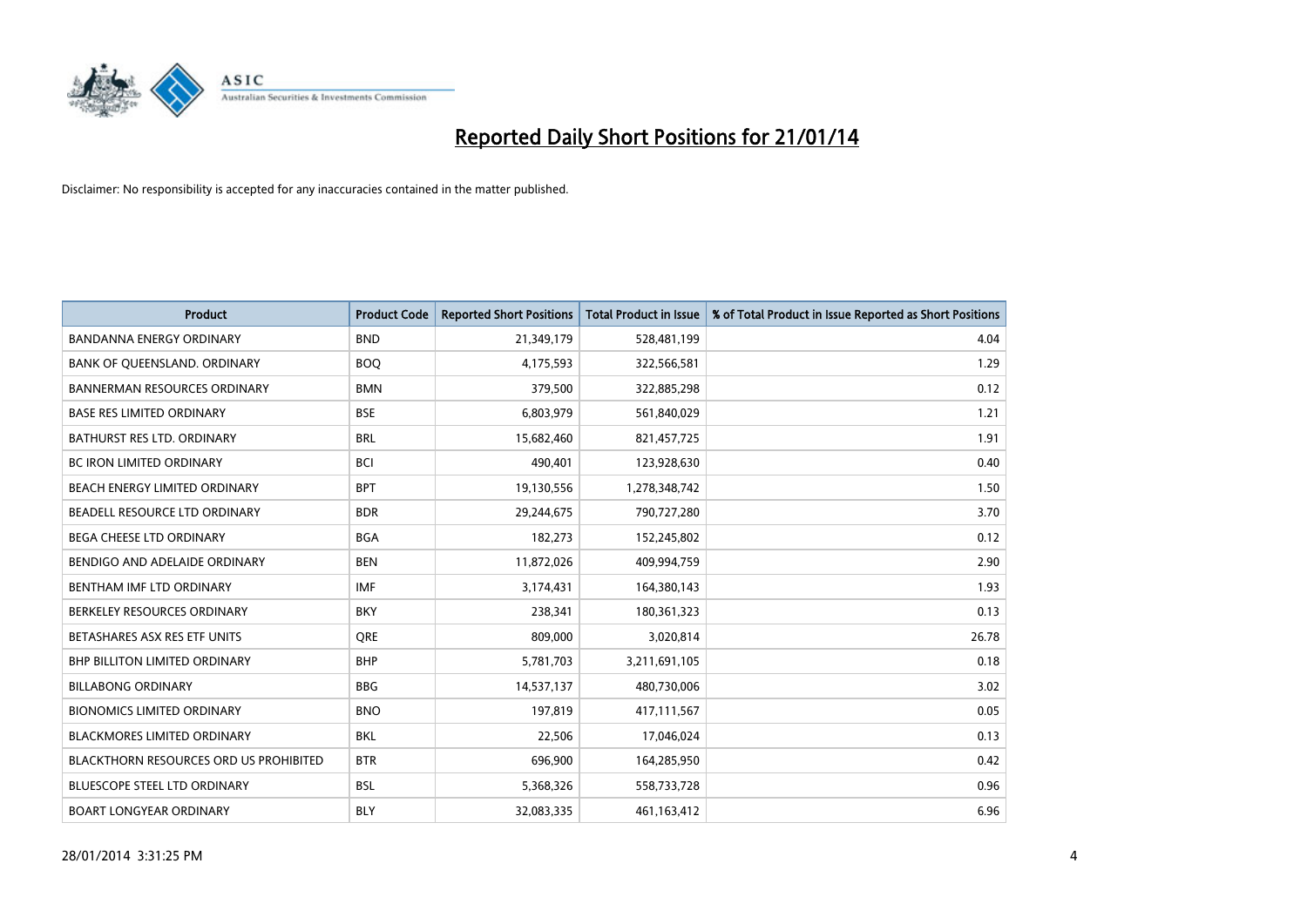

| <b>Product</b>                       | <b>Product Code</b> | <b>Reported Short Positions</b> | <b>Total Product in Issue</b> | % of Total Product in Issue Reported as Short Positions |
|--------------------------------------|---------------------|---------------------------------|-------------------------------|---------------------------------------------------------|
| <b>BOOM LOGISTICS ORDINARY</b>       | <b>BOL</b>          | 249,999                         | 474,868,764                   | 0.05                                                    |
| <b>BORAL LIMITED, ORDINARY</b>       | <b>BLD</b>          | 46,208,647                      | 778,739,826                   | 5.93                                                    |
| <b>BRADKEN LIMITED ORDINARY</b>      | <b>BKN</b>          | 18,833,095                      | 169,240,662                   | 11.13                                                   |
| <b>BRAMBLES LIMITED ORDINARY</b>     | <b>BXB</b>          | 1,738,644                       | 1,561,791,046                 | 0.11                                                    |
| BREVILLE GROUP LTD ORDINARY          | <b>BRG</b>          | 3,016,992                       | 130,095,322                   | 2.32                                                    |
| <b>BRICKWORKS LIMITED ORDINARY</b>   | <b>BKW</b>          | 104,139                         | 148,038,996                   | 0.07                                                    |
| BT INVESTMENT MNGMNT ORDINARY        | <b>BTT</b>          | 44,530                          | 282,727,073                   | 0.02                                                    |
| <b>BUCCANEER ENERGY LTD ORDINARY</b> | <b>BCC</b>          | 813,430                         | 2,408,671,956                 | 0.03                                                    |
| <b>BURU ENERGY ORDINARY</b>          | <b>BRU</b>          | 14,532,944                      | 298,505,530                   | 4.87                                                    |
| <b>BWP TRUST ORDINARY UNITS</b>      | <b>BWP</b>          | 2,947,316                       | 627,165,919                   | 0.47                                                    |
| CABCHARGE AUSTRALIA ORDINARY         | CAB                 | 15,315,733                      | 120,430,683                   | 12.72                                                   |
| CALTEX AUSTRALIA ORDINARY            | <b>CTX</b>          | 1,724,474                       | 270,000,000                   | 0.64                                                    |
| CAPE LAMBERT RES LTD ORDINARY        | <b>CFE</b>          | 19,764                          | 667,938,887                   | 0.00                                                    |
| <b>CARDNO LIMITED ORDINARY</b>       | CDD                 | 7,888,492                       | 146,134,957                   | 5.40                                                    |
| <b>CARINDALE PROPERTY UNIT</b>       | <b>CDP</b>          | 76                              | 70,000,000                    | 0.00                                                    |
| CARNARVON PETROLEUM ORDINARY         | <b>CVN</b>          | 12,220                          | 986,565,952                   | 0.00                                                    |
| CARSALES.COM LTD ORDINARY            | <b>CRZ</b>          | 6,362,579                       | 237,773,965                   | 2.68                                                    |
| CASH CONVERTERS ORDINARY             | CCV                 | 7,929,868                       | 426,302,767                   | 1.86                                                    |
| CEDAR WOODS PROP. ORDINARY           | <b>CWP</b>          | 25,046                          | 73,732,683                    | 0.03                                                    |
| CENTRAL PETROLEUM ORDINARY           | <b>CTP</b>          | 363,954                         | 309,219,473                   | 0.12                                                    |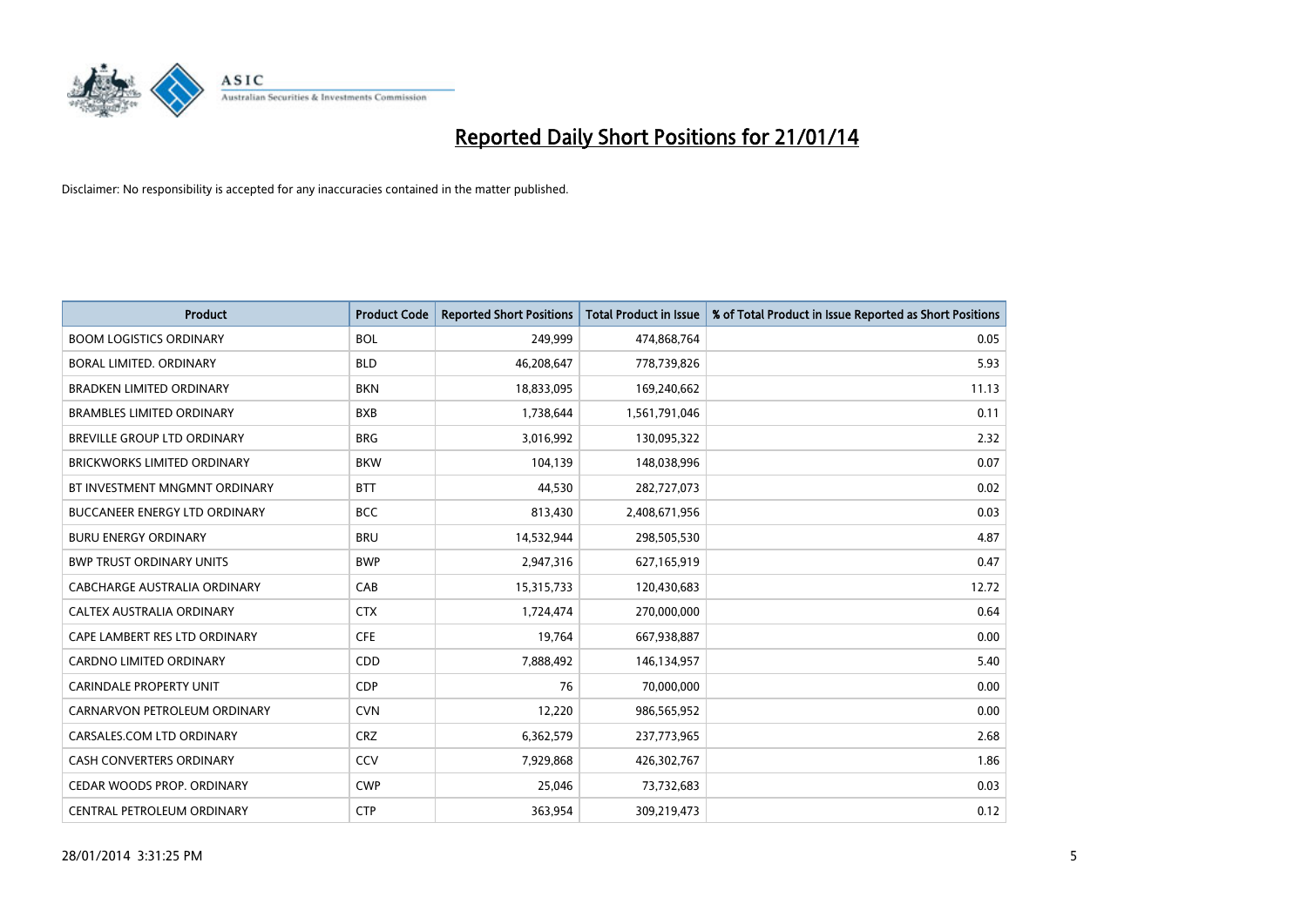

| <b>Product</b>                          | <b>Product Code</b> | <b>Reported Short Positions</b> | <b>Total Product in Issue</b> | % of Total Product in Issue Reported as Short Positions |
|-----------------------------------------|---------------------|---------------------------------|-------------------------------|---------------------------------------------------------|
| <b>CERAMIC FUEL CELLS ORDINARY</b>      | <b>CFU</b>          | 390                             | 1,751,724,324                 | 0.00                                                    |
| CFS RETAIL TRUST GRP STAPLED SECURITIES | <b>CFX</b>          | 58,226,193                      | 3,009,638,042                 | 1.93                                                    |
| CHALLENGER DIV.PRO. STAPLED UNITS       | <b>CDI</b>          | 174,226                         | 214,101,013                   | 0.08                                                    |
| <b>CHALLENGER LIMITED ORDINARY</b>      | <b>CGF</b>          | 970,322                         | 530,862,585                   | 0.18                                                    |
| CHARTER HALL GROUP STAPLED US PROHIBIT. | <b>CHC</b>          | 241,883                         | 309,358,198                   | 0.08                                                    |
| <b>CHARTER HALL RETAIL UNITS</b>        | CQR                 | 9,384,379                       | 362,896,512                   | 2.59                                                    |
| <b>CHORUS LIMITED ORDINARY</b>          | CNU                 | 89,032                          | 396,369,767                   | 0.02                                                    |
| CITIGOLD CORP LTD ORDINARY              | <b>CTO</b>          | 153,427                         | 1,495,764,906                 | 0.01                                                    |
| COAL OF AFRICA LTD ORDINARY             | <b>CZA</b>          | 426                             | 1,048,368,613                 | 0.00                                                    |
| <b>COALSPUR MINES LTD ORDINARY</b>      | <b>CPL</b>          | 6,975,661                       | 641,394,435                   | 1.09                                                    |
| <b>COBAR CONSOLIDATED ORDINARY</b>      | CCU                 | 100,000                         | 329,646,728                   | 0.03                                                    |
| COCA-COLA AMATIL ORDINARY               | <b>CCL</b>          | 16,750,415                      | 763,590,249                   | 2.19                                                    |
| <b>COCHLEAR LIMITED ORDINARY</b>        | <b>COH</b>          | 8,401,143                       | 57,062,020                    | 14.72                                                   |
| <b>COCKATOO COAL ORDINARY</b>           | <b>COK</b>          | 167,987                         | 4,166,128,800                 | 0.00                                                    |
| <b>CODAN LIMITED ORDINARY</b>           | <b>CDA</b>          | 598,673                         | 176,969,924                   | 0.34                                                    |
| <b>COFFEY INTERNATIONAL ORDINARY</b>    | <b>COF</b>          | 18.921                          | 255,833,165                   | 0.01                                                    |
| <b>COKAL LTD ORDINARY</b>               | <b>CKA</b>          | 13,650                          | 471,103,926                   | 0.00                                                    |
| <b>COLLECTION HOUSE ORDINARY</b>        | <b>CLH</b>          | 1,459,256                       | 128,969,148                   | 1.13                                                    |
| COMMONWEALTH BANK, ORDINARY             | <b>CBA</b>          | 8,576,400                       | 1,611,928,836                 | 0.53                                                    |
| COMMONWEALTH PROP ORDINARY UNITS        | <b>CPA</b>          | 13,885,608                      | 2,347,003,413                 | 0.59                                                    |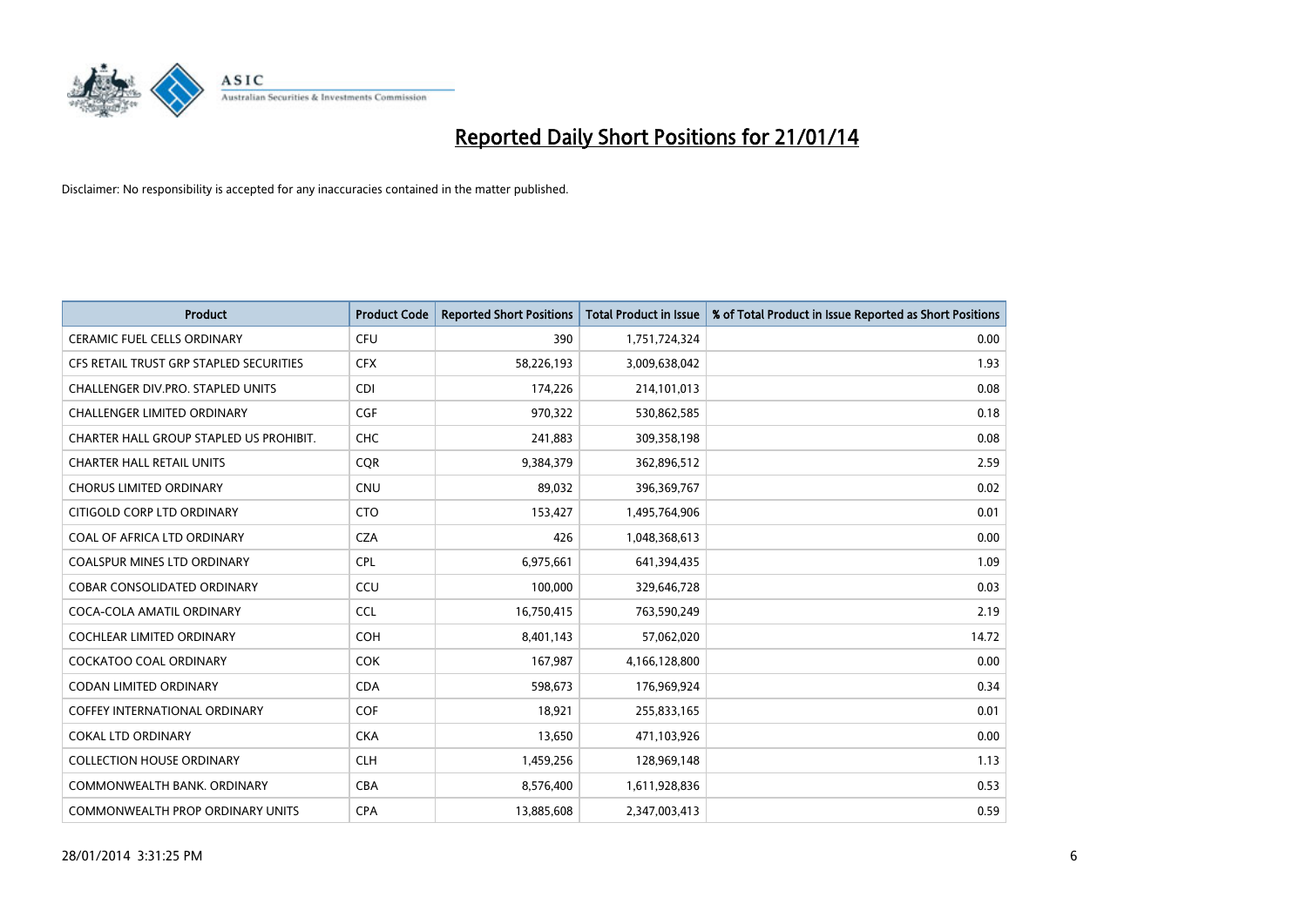

| <b>Product</b>                          | <b>Product Code</b> | <b>Reported Short Positions</b> | <b>Total Product in Issue</b> | % of Total Product in Issue Reported as Short Positions |
|-----------------------------------------|---------------------|---------------------------------|-------------------------------|---------------------------------------------------------|
| <b>COMPASS RESOURCES ORDINARY</b>       | <b>CMR</b>          | 7,472                           | 1,403,744,100                 | 0.00                                                    |
| COMPUTERSHARE LTD ORDINARY              | <b>CPU</b>          | 11,826,306                      | 556,203,079                   | 2.13                                                    |
| <b>COOPER ENERGY LTD ORDINARY</b>       | <b>COE</b>          | 139,065                         | 329,235,509                   | 0.04                                                    |
| <b>CORP TRAVEL LIMITED DEFERRED</b>     | <b>CTDN</b>         | 94                              | 11,592,036                    | 0.00                                                    |
| <b>CORP TRAVEL LIMITED ORDINARY</b>     | <b>CTD</b>          | 312,461                         | 78,246,245                    | 0.40                                                    |
| <b>COVER-MORE GRP LTD ORDINARY</b>      | <b>CVO</b>          | 789,532                         | 317,750,000                   | 0.25                                                    |
| <b>CREDIT CORP GROUP ORDINARY</b>       | <b>CCP</b>          | 33,065                          | 46,131,882                    | 0.07                                                    |
| <b>CROMWELL PROP STAPLED SECURITIES</b> | <b>CMW</b>          | 13,077,352                      | 1,721,483,143                 | 0.76                                                    |
| <b>CROWE HORWATH AUS ORDINARY</b>       | <b>CRH</b>          | 642,621                         | 273,005,429                   | 0.24                                                    |
| <b>CROWN RESORTS LTD ORDINARY</b>       | <b>CWN</b>          | 1,971,413                       | 728,394,185                   | 0.27                                                    |
| <b>CSG LIMITED ORDINARY</b>             | CSV                 | 27,814                          | 278,973,075                   | 0.01                                                    |
| <b>CSL LIMITED ORDINARY</b>             | <b>CSL</b>          | 819,155                         | 484,688,043                   | 0.17                                                    |
| <b>CSR LIMITED ORDINARY</b>             | <b>CSR</b>          | 20,523,873                      | 506,000,315                   | 4.06                                                    |
| <b>CUDECO LIMITED ORDINARY</b>          | CDU                 | 7,480,570                       | 234,013,408                   | 3.20                                                    |
| DART ENERGY LTD ORDINARY                | <b>DTE</b>          | 4,819,608                       | 1,108,251,519                 | 0.43                                                    |
| DATA#3 LIMITED ORDINARY                 | DTL                 | 711,104                         | 153,974,950                   | 0.46                                                    |
| DAVID JONES LIMITED ORDINARY            | <b>DJS</b>          | 37,846,975                      | 537,137,845                   | 7.05                                                    |
| <b>DECMIL GROUP LIMITED ORDINARY</b>    | <b>DCG</b>          | 2,892,691                       | 168,657,794                   | 1.72                                                    |
| DEEP YELLOW LIMITED ORDINARY            | <b>DYL</b>          | 10,002                          | 1,612,657,567                 | 0.00                                                    |
| DEVINE LIMITED ORDINARY                 | <b>DVN</b>          | 25,616                          | 158,730,556                   | 0.02                                                    |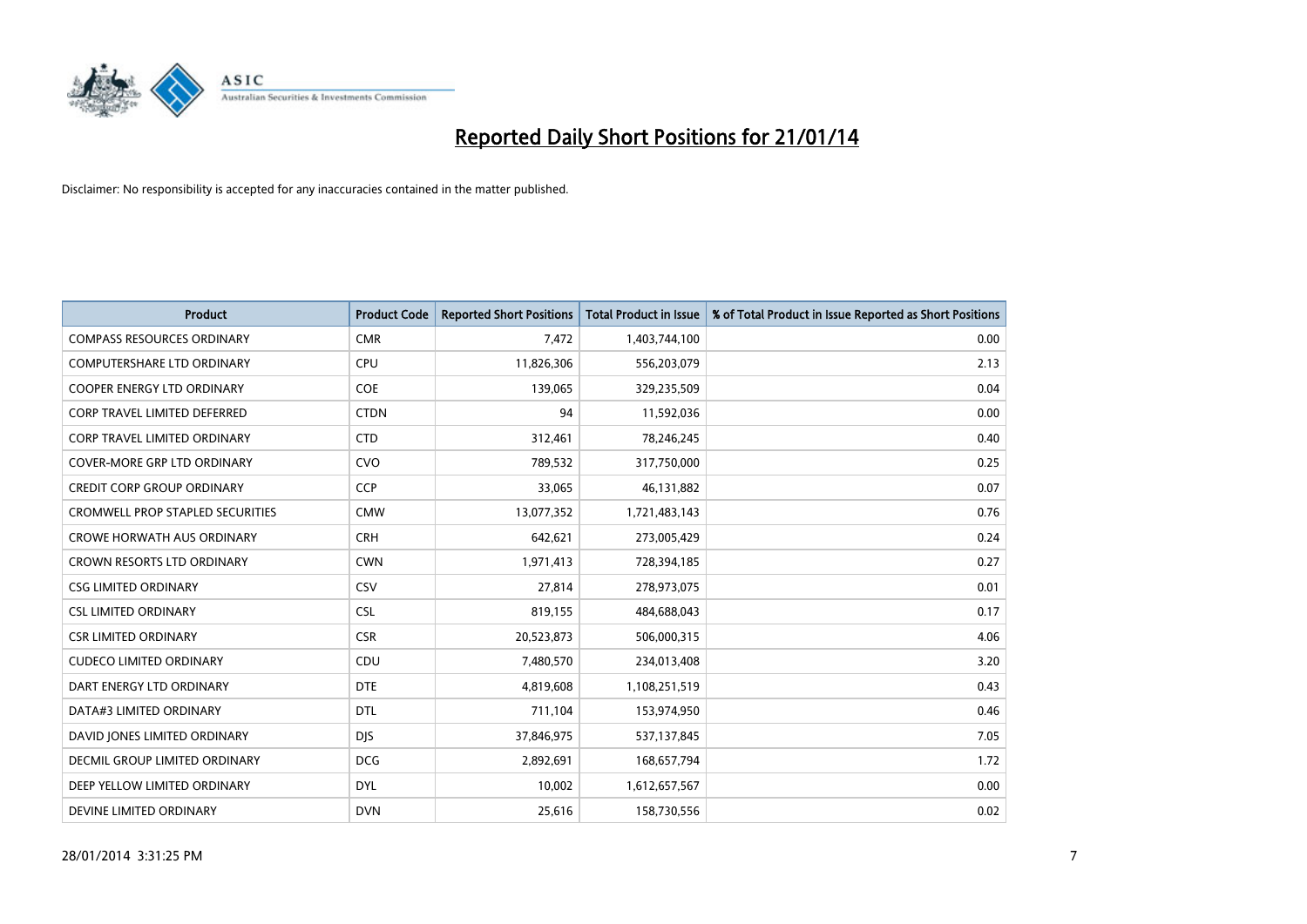

| <b>Product</b>                       | <b>Product Code</b> | <b>Reported Short Positions</b> | <b>Total Product in Issue</b> | % of Total Product in Issue Reported as Short Positions |
|--------------------------------------|---------------------|---------------------------------|-------------------------------|---------------------------------------------------------|
| DEXUS PROPERTY GROUP STAPLED UNITS   | <b>DXS</b>          | 79,929,720                      | 4,628,228,426                 | 1.73                                                    |
| DICK SMITH HLDGS ORDINARY            | <b>DSH</b>          | 5,481,481                       | 236,511,364                   | 2.32                                                    |
| DISCOVERY METALS LTD ORDINARY        | <b>DML</b>          | 5,011,859                       | 560,034,418                   | 0.89                                                    |
| DOMINO PIZZA ENTERPR ORDINARY        | <b>DMP</b>          | 1,607,808                       | 85,915,713                    | 1.87                                                    |
| DONACO INTERNATIONAL ORDINARY        | <b>DNA</b>          | 70,000                          | 401,051,771                   | 0.02                                                    |
| DOWNER EDI LIMITED ORDINARY          | <b>DOW</b>          | 15,815,311                      | 434,734,970                   | 3.64                                                    |
| DRAGON MINING LTD ORDINARY           | <b>DRA</b>          | 50,000                          | 88,840,613                    | 0.06                                                    |
| DRILLSEARCH ENERGY ORDINARY          | <b>DLS</b>          | 10,535,861                      | 432,465,895                   | 2.44                                                    |
| DUET GROUP STAPLED US PROHIBIT.      | <b>DUE</b>          | 8,626,577                       | 1,237,195,531                 | 0.70                                                    |
| DULUXGROUP LIMITED ORDINARY          | <b>DLX</b>          | 204,607                         | 381,093,950                   | 0.05                                                    |
| <b>DWS LTD ORDINARY</b>              | <b>DWS</b>          | 635,795                         | 132,362,763                   | 0.48                                                    |
| ECHO ENTERTAINMENT ORDINARY          | <b>EGP</b>          | 14,785,391                      | 825,672,730                   | 1.79                                                    |
| ELDERS LIMITED ORDINARY              | <b>ELD</b>          | 19,697,945                      | 455,013,329                   | 4.33                                                    |
| ELEMENTAL MINERALS ORDINARY          | <b>ELM</b>          | 176,299                         | 303,263,391                   | 0.06                                                    |
| <b>EMECO HOLDINGS ORDINARY</b>       | <b>EHL</b>          | 9,274,317                       | 599,675,707                   | 1.55                                                    |
| <b>ENDEAVOUR MIN CORP CDI 1:1</b>    | <b>EVR</b>          | 196,699                         | 82,053,013                    | 0.24                                                    |
| ENERGY RESOURCES ORDINARY 'A'        | ERA                 | 11,477,296                      | 517,725,062                   | 2.22                                                    |
| <b>ENERGY WORLD CORPOR. ORDINARY</b> | <b>EWC</b>          | 55,068,266                      | 1,734,166,672                 | 3.18                                                    |
| ENVESTRA LIMITED ORDINARY            | <b>ENV</b>          | 2,311,484                       | 1,796,808,474                 | 0.13                                                    |
| EQUATORIAL RES LTD ORDINARY          | EQX                 | 8                               | 122,185,353                   | 0.00                                                    |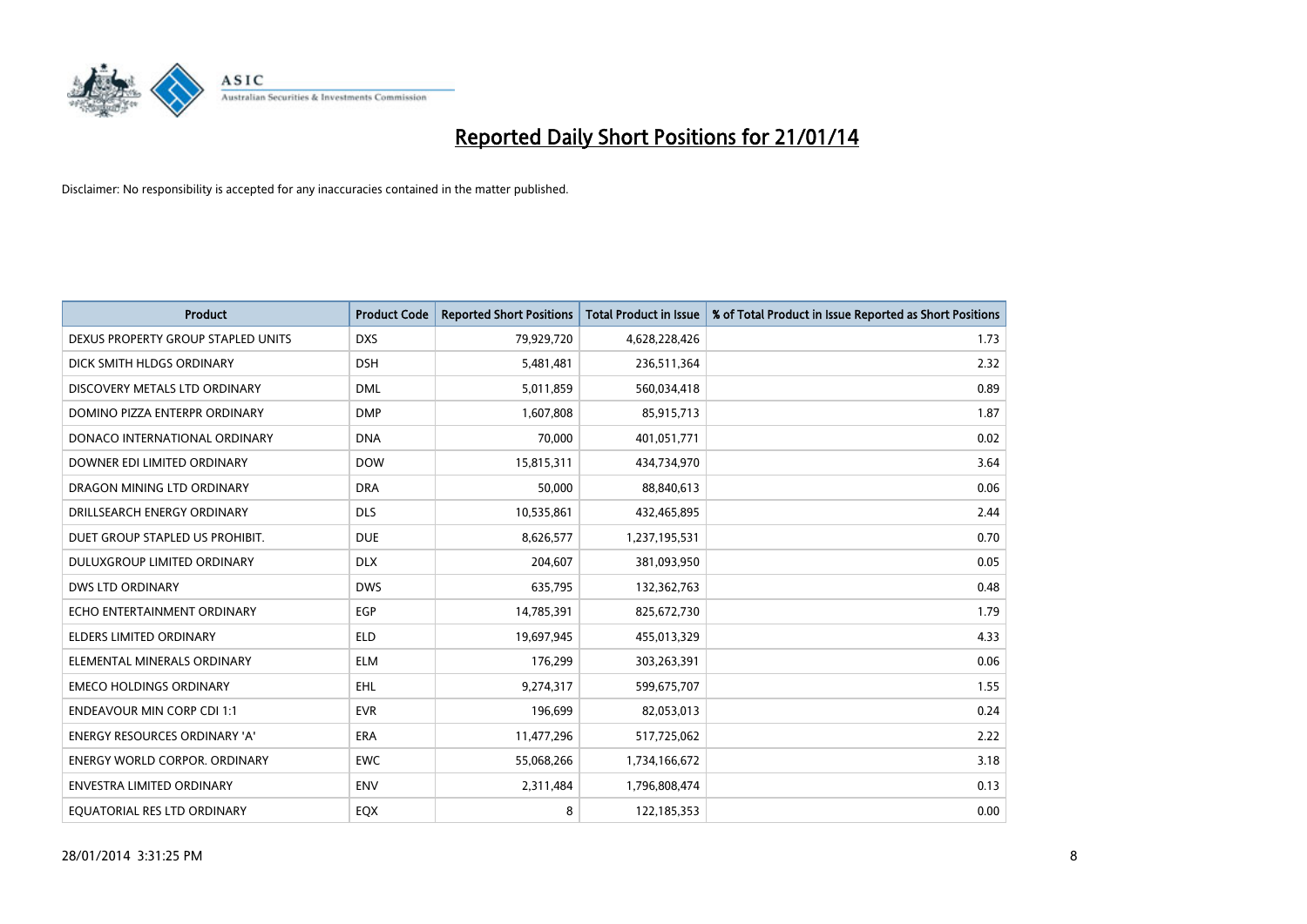

| <b>Product</b>                         | <b>Product Code</b> | <b>Reported Short Positions</b> | <b>Total Product in Issue</b> | % of Total Product in Issue Reported as Short Positions |
|----------------------------------------|---------------------|---------------------------------|-------------------------------|---------------------------------------------------------|
| ERM POWER LIMITED ORDINARY             | EPW                 | 337,856                         | 238,714,606                   | 0.14                                                    |
| ESERVGLOBAL LIMITED ORDINARY           | <b>ESV</b>          | 5,537,000                       | 253,545,997                   | 2.18                                                    |
| ETHANE PIPELINE STAPLED SECURITIES     | <b>EPX</b>          | 1,647                           | 69,302,275                    | 0.00                                                    |
| EVOLUTION MINING LTD ORDINARY          | <b>EVN</b>          | 21,418,015                      | 708,652,367                   | 3.02                                                    |
| <b>FAIRFAX MEDIA LTD ORDINARY</b>      | <b>FXI</b>          | 250,697,051                     | 2,351,955,725                 | 10.66                                                   |
| <b>FANTASTIC HOLDINGS ORDINARY</b>     | <b>FAN</b>          | 21,870                          | 103,068,398                   | 0.02                                                    |
| <b>FAR LTD ORDINARY</b>                | <b>FAR</b>          | 24,225,783                      | 2,499,846,742                 | 0.97                                                    |
| FEDERATION CNTRES ORD/UNIT STAPLED SEC | <b>FDC</b>          | 5,579,374                       | 1,427,641,565                 | 0.39                                                    |
| FINBAR GROUP LIMITED ORDINARY          | <b>FRI</b>          | 781                             | 220,847,184                   | 0.00                                                    |
| FISHER & PAYKEL H. ORDINARY            | <b>FPH</b>          | 1,750,025                       | 550,726,127                   | 0.32                                                    |
| FLEETWOOD CORP ORDINARY                | <b>FWD</b>          | 2,132,336                       | 60,522,619                    | 3.52                                                    |
| FLETCHER BUILDING ORDINARY             | <b>FBU</b>          | 1,095,734                       | 687,854,788                   | 0.16                                                    |
| FLEXIGROUP LIMITED ORDINARY            | <b>FXL</b>          | 378,437                         | 304,096,060                   | 0.12                                                    |
| FLIGHT CENTRE TRAVEL ORDINARY          | <b>FLT</b>          | 4,662,539                       | 100,537,929                   | 4.64                                                    |
| FLINDERS MINES LTD ORDINARY            | <b>FMS</b>          | 4,513,691                       | 1,826,716,748                 | 0.25                                                    |
| FOCUS MINERALS LTD ORDINARY            | <b>FML</b>          | 10,190,806                      | 9,137,375,877                 | 0.11                                                    |
| FONTERRA SHARE FUND ORDINARY UNITS     | FSF                 | 8,883                           | 106,735,056                   | 0.01                                                    |
| <b>FORGE GROUP LIMITED ORDINARY</b>    | FGE                 | 4,312,209                       | 86,169,014                    | 5.00                                                    |
| FORTESCUE METALS GRP ORDINARY          | <b>FMG</b>          | 167,096,974                     | 3,113,798,151                 | 5.37                                                    |
| <b>G.U.D. HOLDINGS ORDINARY</b>        | GUD                 | 5,750,016                       | 71,241,319                    | 8.07                                                    |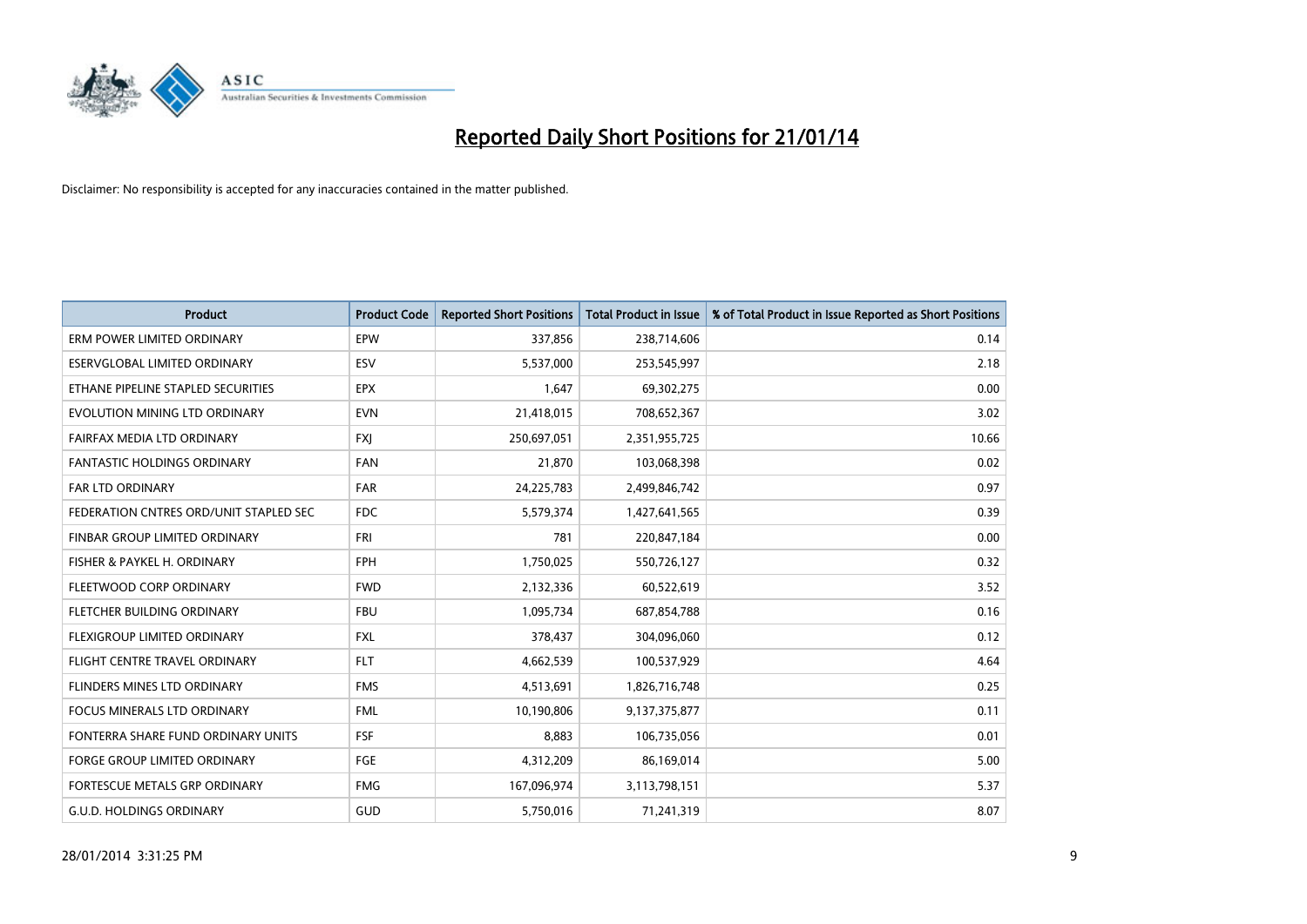

| <b>Product</b>                                   | <b>Product Code</b> | <b>Reported Short Positions</b> | <b>Total Product in Issue</b> | % of Total Product in Issue Reported as Short Positions |
|--------------------------------------------------|---------------------|---------------------------------|-------------------------------|---------------------------------------------------------|
| <b>G8 EDUCATION LIMITED ORDINARY</b>             | <b>GEM</b>          | 2,078,703                       | 301,705,105                   | 0.69                                                    |
| <b>GALAXY RESOURCES ORDINARY</b>                 | GXY                 | 40,802                          | 1,027,073,389                 | 0.00                                                    |
| <b>GBST HOLDINGS ORDINARY</b>                    | <b>GBT</b>          | 30,835                          | 66,561,725                    | 0.05                                                    |
| <b>GDI PROPERTY GRP STAPLED SECURITIES</b>       | <b>GDI</b>          | 2,383                           | 567,575,025                   | 0.00                                                    |
| <b>GENETIC TECHNOLOGIES ORDINARY</b>             | <b>GTG</b>          | 3,000                           | 581,408,662                   | 0.00                                                    |
| <b>GEODYNAMICS LIMITED ORDINARY</b>              | GDY                 | 850                             | 406,452,608                   | 0.00                                                    |
| GI DYNAMICS, INC CDI US PROHIBITED               | <b>GID</b>          | 116,038                         | 393,043,620                   | 0.03                                                    |
| <b>GINDALBIE METALS LTD ORDINARY</b>             | <b>GBG</b>          | 45,086,781                      | 1,493,660,842                 | 3.02                                                    |
| <b>GOODMAN FIELDER, ORDINARY</b>                 | <b>GFF</b>          | 40,378,327                      | 1,955,559,207                 | 2.06                                                    |
| <b>GOODMAN GROUP STAPLED</b>                     | <b>GMG</b>          | 5,140,191                       | 1,718,742,809                 | 0.30                                                    |
| <b>GPT GROUP STAPLED SEC.</b>                    | GPT                 | 5,314,112                       | 1,694,888,638                 | 0.31                                                    |
| <b>GRAINCORP LIMITED A CLASS ORDINARY</b>        | <b>GNC</b>          | 574,206                         | 228,855,628                   | 0.25                                                    |
| <b>GRANGE RESOURCES. ORDINARY</b>                | GRR                 | 5,066,393                       | 1,157,097,869                 | 0.44                                                    |
| <b>GREENCROSS LIMITED ORDINARY</b>               | GXL                 | 43,550                          | 37,682,334                    | 0.12                                                    |
| <b>GREENLAND MIN EN LTD ORDINARY</b>             | GGG                 | 2,868,914                       | 574,572,911                   | 0.50                                                    |
| <b>GROWTHPOINT PROPERTY ORD/UNIT STAPLED SEC</b> | GOZ                 | 6,637                           | 475,705,269                   | 0.00                                                    |
| <b>GRYPHON MINERALS LTD ORDINARY</b>             | GRY                 | 5,276,273                       | 400,797,615                   | 1.32                                                    |
| <b>GUILDFORD COAL LTD ORDINARY</b>               | <b>GUF</b>          | 242,747                         | 655,046,899                   | 0.04                                                    |
| <b>GUINNESS PEAT GROUP. CDI 1:1</b>              | <b>GPG</b>          | 81,925                          | 187,775,054                   | 0.04                                                    |
| <b>GWA GROUP LTD ORDINARY</b>                    | <b>GWA</b>          | 12,635,568                      | 306,533,770                   | 4.12                                                    |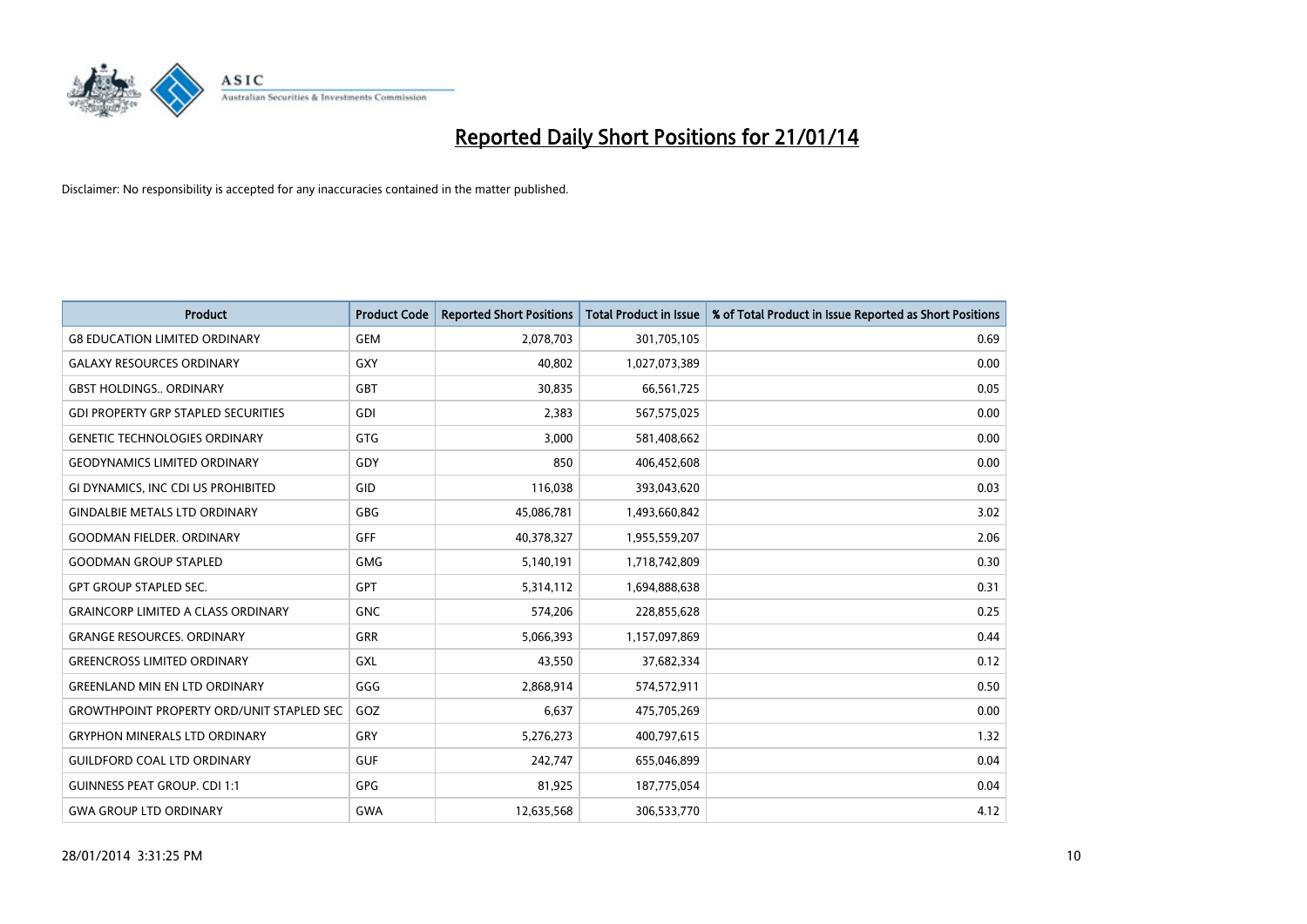

| <b>Product</b>                      | <b>Product Code</b> | <b>Reported Short Positions</b> | <b>Total Product in Issue</b> | % of Total Product in Issue Reported as Short Positions |
|-------------------------------------|---------------------|---------------------------------|-------------------------------|---------------------------------------------------------|
| <b>HARVEY NORMAN ORDINARY</b>       | <b>HVN</b>          | 66,686,365                      | 1,062,316,784                 | 6.28                                                    |
| <b>HENDERSON GROUP CDI 1:1</b>      | <b>HGG</b>          | 390,567                         | 703,262,113                   | 0.06                                                    |
| HFA HOLDINGS LIMITED ORDINARY       | <b>HFA</b>          | 3,863                           | 118,738,157                   | 0.00                                                    |
| HIGHLANDS PACIFIC ORDINARY          | <b>HIG</b>          | 10,001                          | 853,777,764                   | 0.00                                                    |
| HILLGROVE RES LTD ORDINARY          | <b>HGO</b>          | 21,499                          | 1,178,589,221                 | 0.00                                                    |
| <b>HILLS LTD ORDINARY</b>           | <b>HIL</b>          | 505,126                         | 236,619,450                   | 0.21                                                    |
| HORIZON OIL LIMITED ORDINARY        | <b>HZN</b>          | 78,528,942                      | 1,301,147,932                 | 6.04                                                    |
| HOT CHILI LTD ORDINARY              | <b>HCH</b>          | 10,000                          | 347,732,196                   | 0.00                                                    |
| <b>ICON ENERGY LIMITED ORDINARY</b> | <b>ICN</b>          | 2,926                           | 615,774,351                   | 0.00                                                    |
| <b>IINET LIMITED ORDINARY</b>       | <b>IIN</b>          | 242,454                         | 161,238,847                   | 0.15                                                    |
| ILUKA RESOURCES ORDINARY            | ILU                 | 40,678,345                      | 418,700,517                   | 9.72                                                    |
| <b>IMDEX LIMITED ORDINARY</b>       | <b>IMD</b>          | 4,015,280                       | 210,473,188                   | 1.91                                                    |
| <b>INCITEC PIVOT ORDINARY</b>       | IPL                 | 25,984,579                      | 1,644,919,097                 | 1.58                                                    |
| <b>INDEPENDENCE GROUP ORDINARY</b>  | <b>IGO</b>          | 3,595,598                       | 233,323,905                   | 1.54                                                    |
| <b>INDOPHIL RESOURCES ORDINARY</b>  | <b>IRN</b>          | 323,030                         | 1,203,146,194                 | 0.03                                                    |
| INFIGEN ENERGY STAPLED SECURITIES   | <b>IFN</b>          | 3,048,184                       | 764,993,434                   | 0.40                                                    |
| <b>INFOMEDIA LTD ORDINARY</b>       | IFM                 | 428,519                         | 304,953,155                   | 0.14                                                    |
| INGENIA GROUP STAPLED SECURITIES    | <b>INA</b>          | 55,262                          | 676,240,232                   | 0.01                                                    |
| <b>INSURANCE AUSTRALIA ORDINARY</b> | IAG                 | 8,507,073                       | 2,298,412,449                 | 0.37                                                    |
| <b>INTREPID MINES ORDINARY</b>      | IAU                 | 17,028,730                      | 556,511,361                   | 3.06                                                    |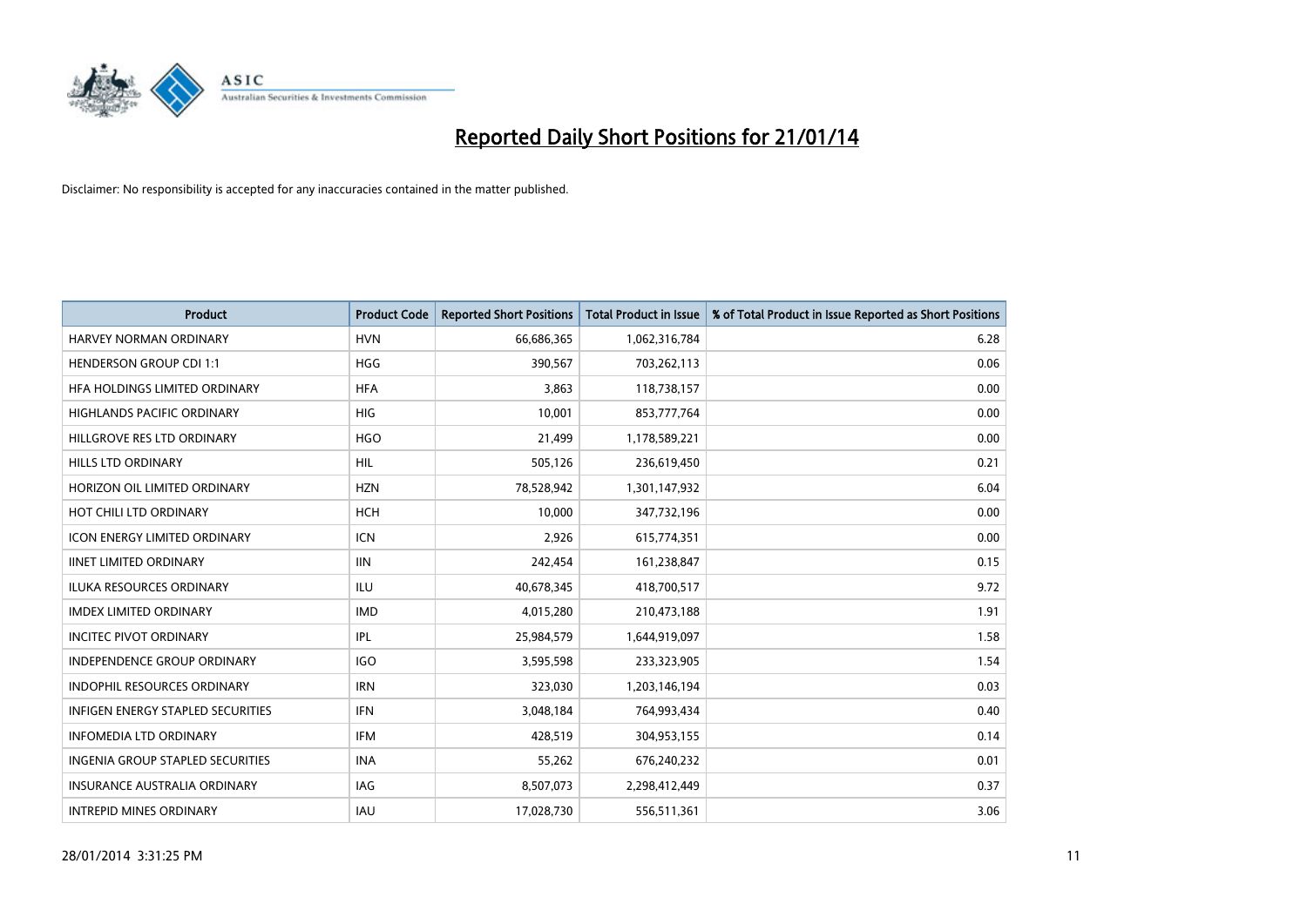

| <b>Product</b>                                  | <b>Product Code</b> | <b>Reported Short Positions</b> | <b>Total Product in Issue</b> | % of Total Product in Issue Reported as Short Positions |
|-------------------------------------------------|---------------------|---------------------------------|-------------------------------|---------------------------------------------------------|
| <b>INVESTA OFFICE FUND STAPLED SECURITIES</b>   | <b>IOF</b>          | 533,865                         | 614,047,458                   | 0.09                                                    |
| <b>INVOCARE LIMITED ORDINARY</b>                | <b>IVC</b>          | 5,884,979                       | 110,030,298                   | 5.35                                                    |
| <b>IOOF HOLDINGS LTD ORDINARY</b>               | IFL                 | 2,116,779                       | 232,118,034                   | 0.91                                                    |
| <b>IRESS LIMITED ORDINARY</b>                   | <b>IRE</b>          | 411,626                         | 158,585,126                   | 0.26                                                    |
| <b>IRON ORE HOLDINGS ORDINARY</b>               | <b>IOH</b>          | 26,197                          | 161,174,005                   | 0.02                                                    |
| <b>ISELECT LTD ORDINARY</b>                     | <b>ISU</b>          | 509,943                         | 260,889,894                   | 0.20                                                    |
| ISHARES S&P/ASX 20 ISHARES S&P/ASX20            | ILC                 | 1,676                           | 8,124,471                     | 0.02                                                    |
| <b>JAMES HARDIE INDUST CHESS DEPOSITARY INT</b> | <b>IHX</b>          | 5,789,822                       | 443,536,551                   | 1.31                                                    |
| <b>JB HI-FI LIMITED ORDINARY</b>                | <b>IBH</b>          | 7,567,536                       | 100,261,681                   | 7.55                                                    |
| <b>KAGARA LTD ORDINARY</b>                      | KZL                 | 3,385,466                       | 798,953,117                   | 0.42                                                    |
| KAROON GAS AUSTRALIA ORDINARY                   | <b>KAR</b>          | 4,391,033                       | 255,841,581                   | 1.72                                                    |
| KATHMANDU HOLD LTD ORDINARY                     | <b>KMD</b>          | 184,807                         | 200,473,338                   | 0.09                                                    |
| <b>KBL MINING LIMITED ORDINARY</b>              | <b>KBL</b>          | 1,820                           | 393,535,629                   | 0.00                                                    |
| KINGSGATE CONSOLID, ORDINARY                    | <b>KCN</b>          | 6,459,737                       | 164,059,349                   | 3.94                                                    |
| KINGSROSE MINING LTD ORDINARY                   | <b>KRM</b>          | 490,786                         | 335,753,851                   | 0.15                                                    |
| LEIGHTON HOLDINGS ORDINARY                      | LEI                 | 22,349,123                      | 337,235,188                   | 6.63                                                    |
| LEND LEASE GROUP UNIT/ORD STAPLED               | LLC                 | 7,063,622                       | 576,712,337                   | 1.22                                                    |
| LYCOPODIUM LIMITED ORDINARY                     | <b>LYL</b>          |                                 | 38,955,103                    | 0.00                                                    |
| LYNAS CORPORATION ORDINARY                      | <b>LYC</b>          | 163,567,827                     | 1,961,160,594                 | 8.34                                                    |
| <b>M2 GRP LTD ORDINARY</b>                      | <b>MTU</b>          | 9,426,239                       | 179,384,685                   | 5.25                                                    |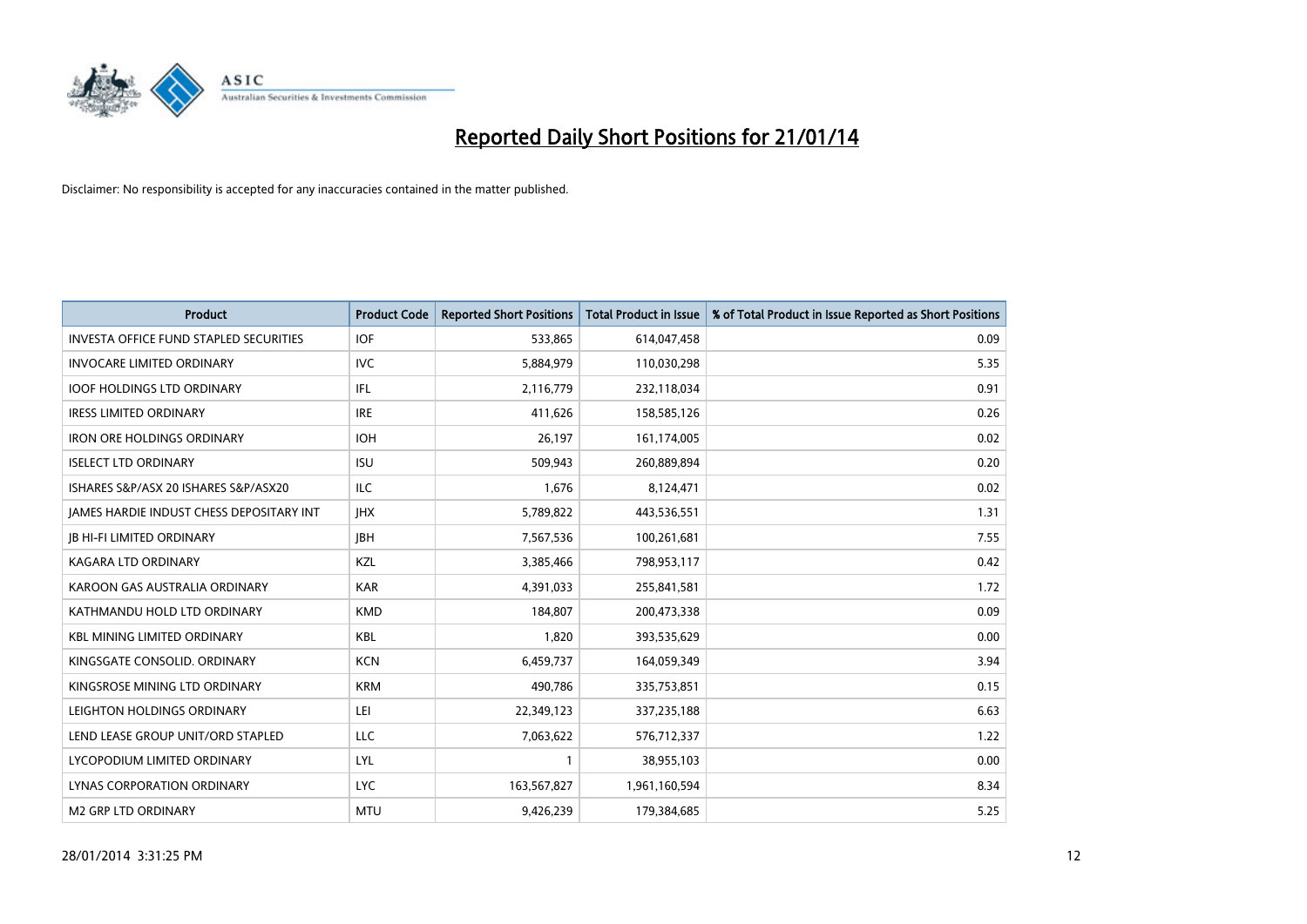

| <b>Product</b>                        | <b>Product Code</b> | <b>Reported Short Positions</b> | <b>Total Product in Issue</b> | % of Total Product in Issue Reported as Short Positions |
|---------------------------------------|---------------------|---------------------------------|-------------------------------|---------------------------------------------------------|
| <b>MACA LIMITED ORDINARY</b>          | <b>MLD</b>          | 77,595                          | 176,476,373                   | 0.04                                                    |
| <b>MACMAHON HOLDINGS ORDINARY</b>     | <b>MAH</b>          | 1,676,521                       | 1,261,699,966                 | 0.13                                                    |
| MACO ATLAS ROADS GRP ORDINARY STAPLED | <b>MOA</b>          | 12,256,596                      | 487,230,540                   | 2.52                                                    |
| MACQUARIE GROUP LTD ORDINARY          | <b>MOG</b>          | 1,529,563                       | 321,050,410                   | 0.48                                                    |
| MAGELLAN FIN GRP LTD ORDINARY         | <b>MFG</b>          | 1,077,287                       | 155,830,849                   | 0.69                                                    |
| <b>MATRIX C &amp; E LTD ORDINARY</b>  | <b>MCE</b>          | 2,916,266                       | 94,555,428                    | 3.08                                                    |
| MAVERICK DRILLING ORDINARY            | <b>MAD</b>          | 7,803,301                       | 468,004,529                   | 1.67                                                    |
| MAXITRANS INDUSTRIES ORDINARY         | <b>MXI</b>          | 473,718                         | 183,993,392                   | 0.26                                                    |
| MAYNE PHARMA LTD ORDINARY             | <b>MYX</b>          | 1,191,522                       | 563,459,968                   | 0.21                                                    |
| MCALEESE LTD ORDINARY                 | <b>MCS</b>          | 2,694,317                       | 296,577,121                   | 0.91                                                    |
| MCMILLAN SHAKESPEARE ORDINARY         | <b>MMS</b>          | 701,433                         | 74,523,965                    | 0.94                                                    |
| MEDUSA MINING LTD ORDINARY            | <b>MML</b>          | 6,054,057                       | 207,794,301                   | 2.91                                                    |
| MELBOURNE IT LIMITED ORDINARY         | <b>MLB</b>          | 23,430                          | 83,231,038                    | 0.03                                                    |
| MEO AUSTRALIA LTD ORDINARY            | <b>MEO</b>          | 10,845                          | 627,264,587                   | 0.00                                                    |
| MERIDIAN ENERGY INSTALMENT RECEIPTS   | <b>MEZCA</b>        | 32,097                          | 1,255,413,626                 | 0.00                                                    |
| MERMAID MARINE ORDINARY               | <b>MRM</b>          | 1,599,872                       | 232,652,241                   | 0.69                                                    |
| MESOBLAST LIMITED ORDINARY            | <b>MSB</b>          | 17,752,544                      | 321,210,394                   | 5.53                                                    |
| METALS X LIMITED ORDINARY             | <b>MLX</b>          | 36,159                          | 1,655,386,110                 | 0.00                                                    |
| METCASH LIMITED ORDINARY              | <b>MTS</b>          | 113,103,614                     | 880,704,786                   | 12.84                                                   |
| METMINCO LIMITED ORDINARY             | <b>MNC</b>          | 322,219                         | 1,749,543,023                 | 0.02                                                    |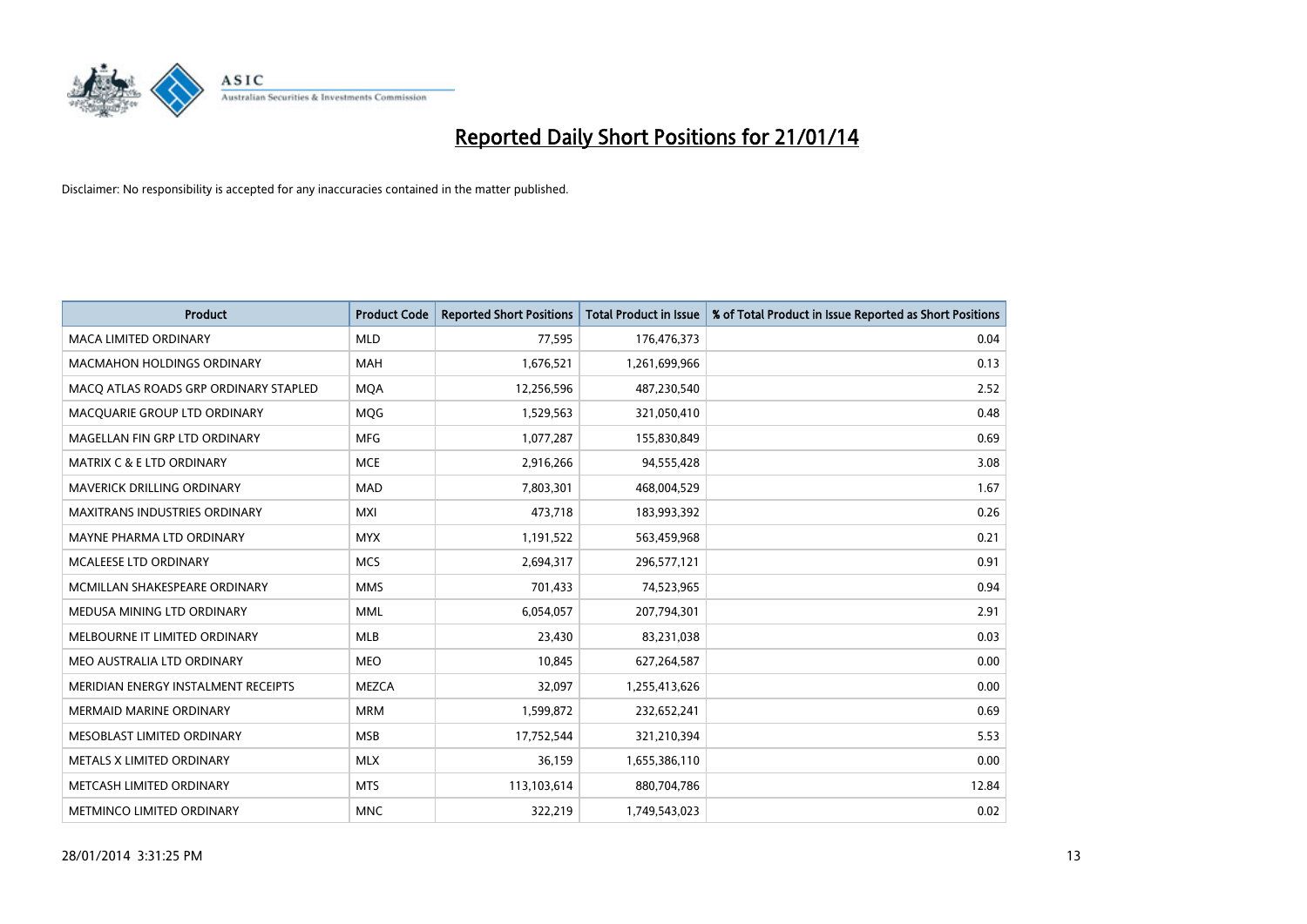

| <b>Product</b>                    | <b>Product Code</b> | <b>Reported Short Positions</b> | <b>Total Product in Issue</b> | % of Total Product in Issue Reported as Short Positions |
|-----------------------------------|---------------------|---------------------------------|-------------------------------|---------------------------------------------------------|
| MIGHTY RIVER POWER ORDINARY       | <b>MYT</b>          | 1,950,939                       | 1,400,012,517                 | 0.14                                                    |
| MINCOR RESOURCES NL ORDINARY      | <b>MCR</b>          | 2,267,516                       | 188,208,274                   | 1.20                                                    |
| MINERAL DEPOSITS ORDINARY         | <b>MDL</b>          | 773,341                         | 96,038,786                    | 0.81                                                    |
| MINERAL RESOURCES. ORDINARY       | <b>MIN</b>          | 4,359,467                       | 186,112,198                   | 2.34                                                    |
| MINT WIRELESS ORDINARY            | <b>MNW</b>          | 1,316,872                       | 403,872,395                   | 0.33                                                    |
| MIRABELA NICKEL LTD ORDINARY      | <b>MBN</b>          | 18,867,110                      | 876,801,147                   | 2.15                                                    |
| MIRVAC GROUP STAPLED SECURITIES   | <b>MGR</b>          | 6,737,913                       | 3,664,938,678                 | 0.18                                                    |
| MOLOPO ENERGY LTD ORDINARY        | <b>MPO</b>          | 351,895                         | 246,724,091                   | 0.14                                                    |
| MONADELPHOUS GROUP ORDINARY       | <b>MND</b>          | 13,333,273                      | 92,308,047                    | 14.44                                                   |
| MORTGAGE CHOICE LTD ORDINARY      | <b>MOC</b>          | 73,836                          | 123,780,387                   | 0.06                                                    |
| <b>MOUNT GIBSON IRON ORDINARY</b> | MGX                 | 8,039,752                       | 1,090,584,232                 | 0.74                                                    |
| MULTIPLEX SITES SITES             | <b>MXUPA</b>        | 1,475                           | 4,500,000                     | 0.03                                                    |
| MURCHISON METALS LTD ORDINARY     | <b>MMX</b>          | 216,291                         | 450,497,346                   | 0.05                                                    |
| MYER HOLDINGS LTD ORDINARY        | <b>MYR</b>          | 65,842,723                      | 585,684,551                   | 11.24                                                   |
| NANOSONICS LIMITED ORDINARY       | <b>NAN</b>          | 190,618                         | 263,125,129                   | 0.07                                                    |
| NATIONAL AUST, BANK ORDINARY      | <b>NAB</b>          | 4,478,189                       | 2,351,436,055                 | 0.19                                                    |
| NATIONAL STORAGE STAPLED          | <b>NSR</b>          | 10,035                          | 244,897,097                   | 0.00                                                    |
| NAVITAS LIMITED ORDINARY          | <b>NVT</b>          | 3,033,084                       | 375,416,910                   | 0.81                                                    |
| NEARMAP LTD ORDINARY              | <b>NEA</b>          | 4,500                           | 333,846,101                   | 0.00                                                    |
| NEON ENERGY LIMITED ORDINARY      | <b>NEN</b>          | 2,835,796                       | 553,037,848                   | 0.51                                                    |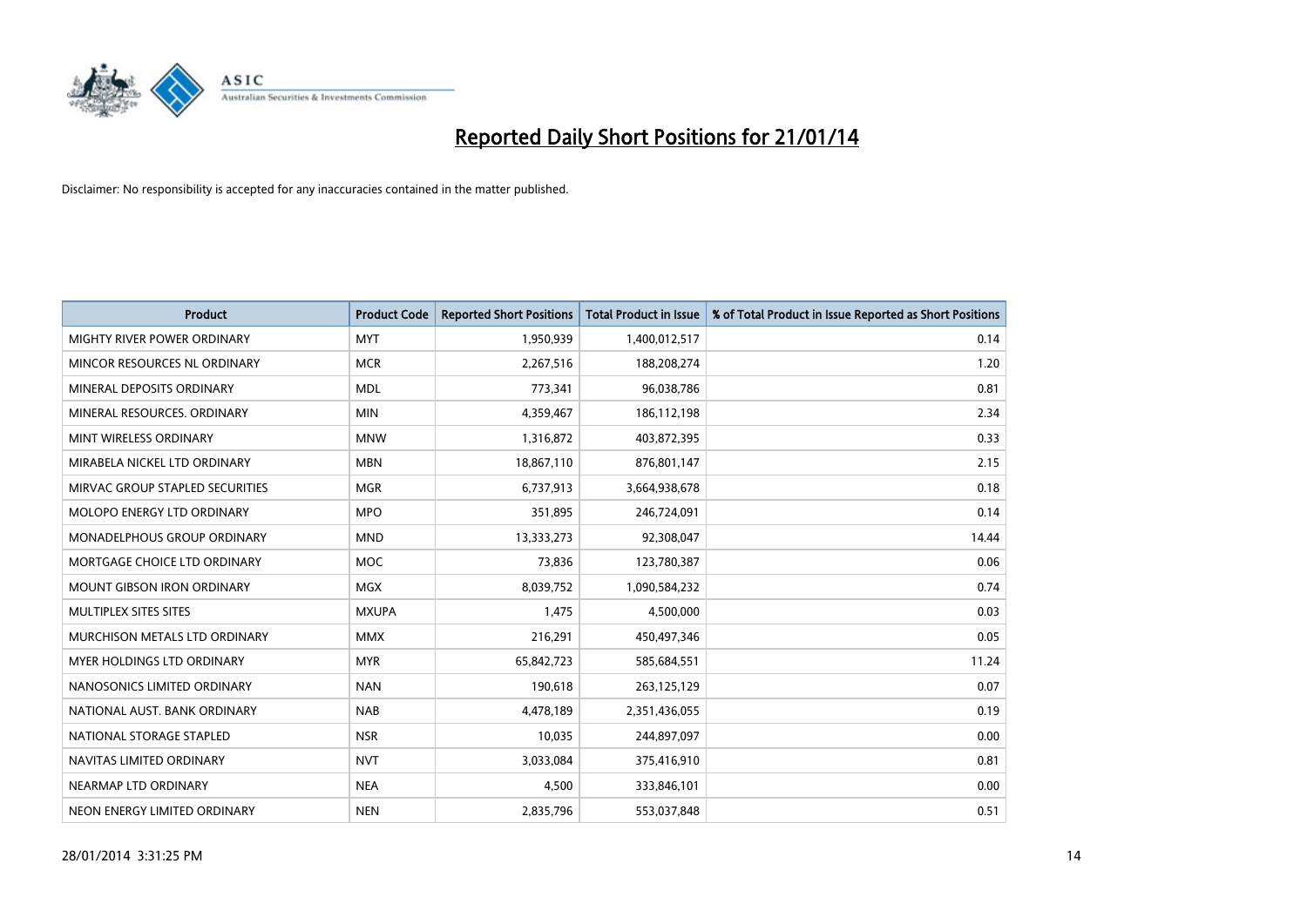

| <b>Product</b>                | <b>Product Code</b> | <b>Reported Short Positions</b> | <b>Total Product in Issue</b> | % of Total Product in Issue Reported as Short Positions |
|-------------------------------|---------------------|---------------------------------|-------------------------------|---------------------------------------------------------|
| NEUREN PHARMACEUT, ORDINARY   | <b>NEU</b>          | 10,403                          | 1,518,782,296                 | 0.00                                                    |
| NEW HOPE CORPORATION ORDINARY | <b>NHC</b>          | 414,941                         | 830,819,859                   | 0.05                                                    |
| NEWCREST MINING ORDINARY      | <b>NCM</b>          | 11,369,037                      | 766,510,971                   | 1.48                                                    |
| NEWS CORP A NON-VOTING CDI    | <b>NWSLV</b>        | 1,599,631                       | 3,363,293                     | 47.56                                                   |
| NEWS CORP B VOTING CDI        | <b>NWS</b>          | 3,224,240                       | 19,342,944                    | 16.67                                                   |
| NEWSAT LIMITED ORDINARY       | <b>NWT</b>          | 1,932,049                       | 591,460,931                   | 0.33                                                    |
| NEXTDC LIMITED ORDINARY       | <b>NXT</b>          | 9,201,142                       | 192,904,486                   | 4.77                                                    |
| NEXUS ENERGY LIMITED ORDINARY | <b>NXS</b>          | 1,873,859                       | 1,330,219,459                 | 0.14                                                    |
| NIB HOLDINGS LIMITED ORDINARY | <b>NHF</b>          | 3,482,778                       | 439,004,182                   | 0.79                                                    |
| NICK SCALI LIMITED ORDINARY   | <b>NCK</b>          | 1,592                           | 81,000,000                    | 0.00                                                    |
| NIDO PETROLEUM ORDINARY       | <b>NDO</b>          | 47,402                          | 2,048,317,635                 | 0.00                                                    |
| NINE ENTERTAINMENT ORDINARY   | <b>NEC</b>          | 6,230,986                       | 940,295,023                   | 0.66                                                    |
| NOBLE MINERAL RES ORDINARY    | <b>NMG</b>          | 2,365,726                       | 666,397,952                   | 0.36                                                    |
| NORTHERN IRON LTD ORDINARY    | <b>NFE</b>          | 118,778                         | 484,405,314                   | 0.02                                                    |
| NORTHERN STAR ORDINARY        | <b>NST</b>          | 2,814,089                       | 428,369,762                   | 0.66                                                    |
| NOVOGEN LIMITED ORDINARY      | <b>NRT</b>          | 74,125                          | 161,498,858                   | 0.05                                                    |
| NRW HOLDINGS LIMITED ORDINARY | <b>NWH</b>          | 17,213,423                      | 278,888,011                   | 6.17                                                    |
| NUCOAL RESOURCES LTD ORDINARY | <b>NCR</b>          | $\mathbf{1}$                    | 768,612,354                   | 0.00                                                    |
| NUFARM LIMITED ORDINARY       | <b>NUF</b>          | 15,907,242                      | 263,725,895                   | 6.03                                                    |
| OAKTON LIMITED ORDINARY       | <b>OKN</b>          | 771,042                         | 89,968,985                    | 0.86                                                    |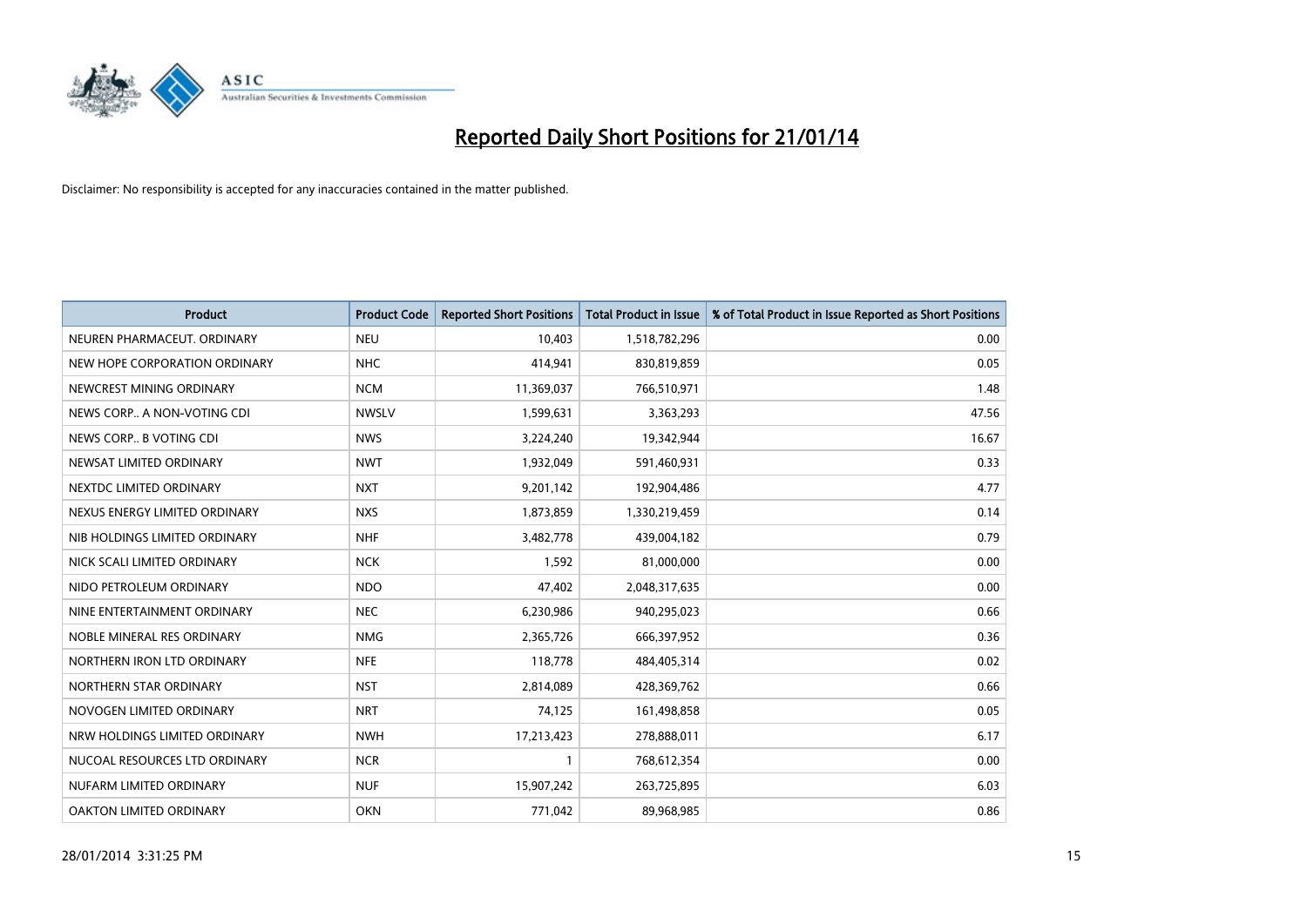

| <b>Product</b>                        | <b>Product Code</b> | <b>Reported Short Positions</b> | <b>Total Product in Issue</b> | % of Total Product in Issue Reported as Short Positions |
|---------------------------------------|---------------------|---------------------------------|-------------------------------|---------------------------------------------------------|
| OCEANAGOLD CORP. CHESS DEPOSITARY INT | <b>OGC</b>          | 900,629                         | 300,350,129                   | 0.30                                                    |
| OIL SEARCH LTD ORDINARY               | OSH                 | 8,655,088                       | 1,343,361,150                 | 0.64                                                    |
| OM HOLDINGS LIMITED ORDINARY          | <b>OMH</b>          | 2,284,840                       | 733,423,337                   | 0.31                                                    |
| ORICA LIMITED ORDINARY                | ORI                 | 9,400,252                       | 370,255,009                   | 2.54                                                    |
| ORIGIN ENERGY ORDINARY                | ORG                 | 8,345,460                       | 1,101,228,973                 | 0.76                                                    |
| OROCOBRE LIMITED ORDINARY             | <b>ORE</b>          | 889,473                         | 132,041,911                   | 0.67                                                    |
| ORORA LIMITED ORDINARY                | <b>ORA</b>          | 351,920                         | 1,206,684,923                 | 0.03                                                    |
| OROTONGROUP LIMITED ORDINARY          | ORL                 | 136,604                         | 40,880,902                    | 0.33                                                    |
| OZ MINERALS ORDINARY                  | OZL                 | 15,853,189                      | 303,470,022                   | 5.22                                                    |
| OZFOREX GROUP LTD ORDINARY            | <b>OFX</b>          | 2,301,913                       | 240,000,000                   | 0.96                                                    |
| PACIFIC BRANDS ORDINARY               | PBG                 | 7,155,426                       | 912,915,695                   | 0.78                                                    |
| PACIFIC NIUGINI LTD ORDINARY          | PNR                 | 200,000                         | 251,284,667                   | 0.08                                                    |
| PACT GROUP HLDGS LTD ORDINARY         | <b>PGH</b>          | 1,378,631                       | 294,097,961                   | 0.47                                                    |
| PALADIN ENERGY LTD ORDINARY           | <b>PDN</b>          | 88,257,137                      | 964,241,634                   | 9.15                                                    |
| PANAUST LIMITED ORDINARY              | <b>PNA</b>          | 8,902,943                       | 620,724,651                   | 1.43                                                    |
| PANORAMIC RESOURCES ORDINARY          | PAN                 | 514,084                         | 319,285,132                   | 0.16                                                    |
| PANTERRA GOLD LTD ORDINARY            | PGI                 | $\mathbf{1}$                    | 772,031,012                   | 0.00                                                    |
| PAPERLINX LIMITED ORDINARY            | <b>PPX</b>          | 48,553                          | 609,280,761                   | 0.01                                                    |
| PAPILLON RES LTD ORDINARY             | PIR                 | 7,698,957                       | 339,444,210                   | 2.27                                                    |
| PATTIES FOODS LTD ORDINARY            | PFL                 | 42,803                          | 139,144,338                   | 0.03                                                    |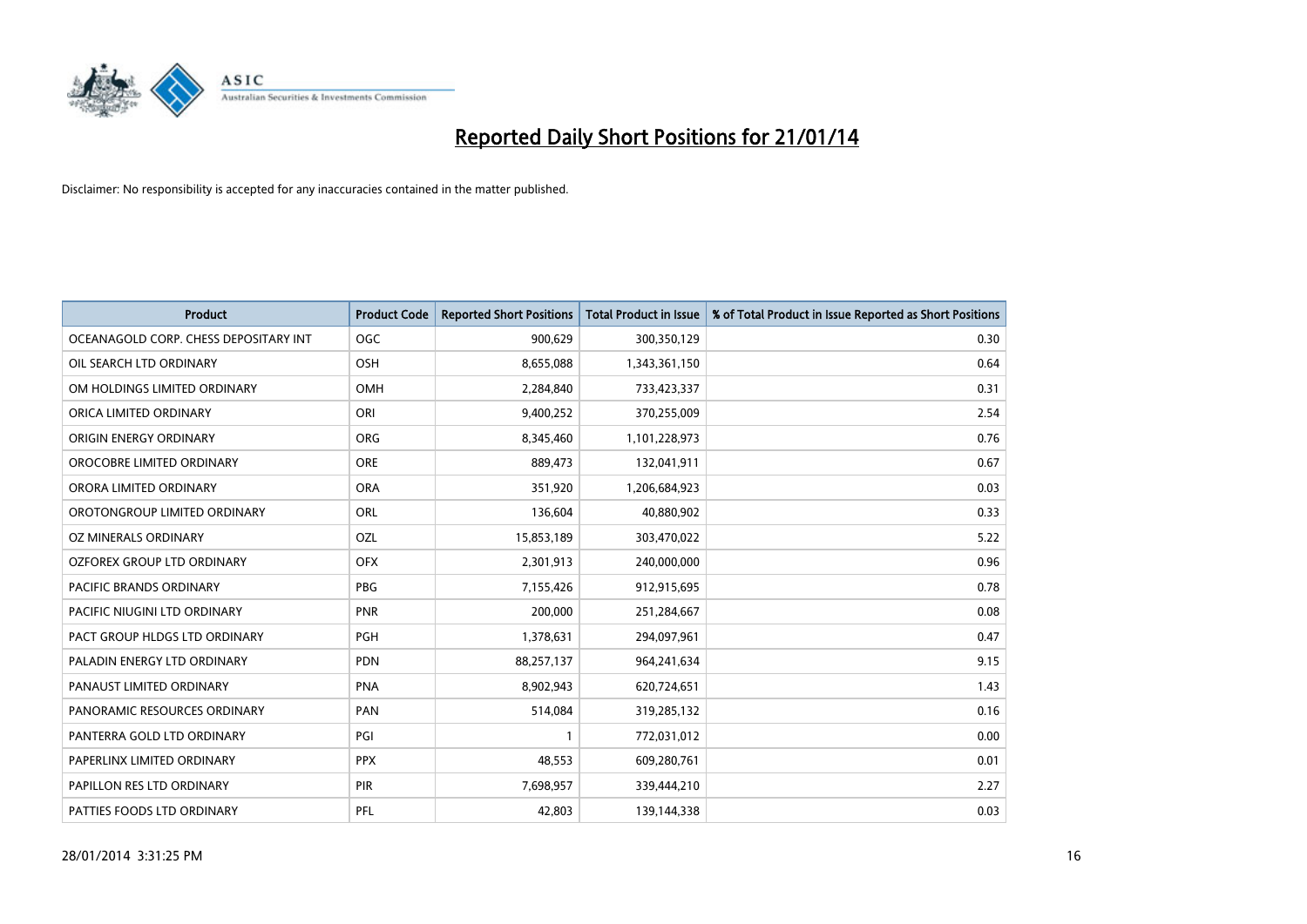

| <b>Product</b>                      | <b>Product Code</b> | <b>Reported Short Positions</b> | <b>Total Product in Issue</b> | % of Total Product in Issue Reported as Short Positions |
|-------------------------------------|---------------------|---------------------------------|-------------------------------|---------------------------------------------------------|
| PEET LIMITED ORDINARY               | <b>PPC</b>          | 496,154                         | 433,389,348                   | 0.11                                                    |
| PENINSULA ENERGY LTD ORDINARY       | <b>PEN</b>          |                                 | 3,252,530,235                 | 0.00                                                    |
| PERPETUAL LIMITED ORDINARY          | <b>PPT</b>          | 2,320,742                       | 46,529,270                    | 4.99                                                    |
| PERSEUS MINING LTD ORDINARY         | PRU                 | 9,523,534                       | 457,962,088                   | 2.08                                                    |
| PHARMAXIS LTD ORDINARY              | <b>PXS</b>          | 751,802                         | 309,046,349                   | 0.24                                                    |
| PHOSPHAGENICS LTD. ORDINARY         | POH                 | 50,000                          | 1,020,465,957                 | 0.00                                                    |
| PLATINUM ASSET ORDINARY             | <b>PTM</b>          | 171,679                         | 578,685,695                   | 0.03                                                    |
| PLATINUM AUSTRALIA ORDINARY         | <b>PLA</b>          | 836,127                         | 504,968,043                   | 0.17                                                    |
| PMI GOLD CORP CDI 1:1               | <b>PVM</b>          | 232,274                         | 162,796,704                   | 0.14                                                    |
| <b>PMP LIMITED ORDINARY</b>         | <b>PMP</b>          | 1,595,073                       | 323,781,124                   | 0.49                                                    |
| PRANA BIOTECHNOLOGY ORDINARY        | PBT                 | 327,566                         | 418,181,096                   | 0.08                                                    |
| PREMIER INVESTMENTS ORDINARY        | <b>PMV</b>          | 281,737                         | 155,314,874                   | 0.18                                                    |
| PRIMA BIOMED LTD ORDINARY           | <b>PRR</b>          | 998,542                         | 1,228,709,341                 | 0.08                                                    |
| PRIMARY HEALTH CARE ORDINARY        | PRY                 | 19,520,864                      | 504,956,647                   | 3.87                                                    |
| PRIME MEDIA GRP LTD ORDINARY        | <b>PRT</b>          | 1,413,676                       | 366,330,303                   | 0.39                                                    |
| PROGRAMMED ORDINARY                 | <b>PRG</b>          | 195,100                         | 118,229,190                   | 0.17                                                    |
| <b>QANTAS AIRWAYS ORDINARY</b>      | QAN                 | 72,024,185                      | 2,196,330,250                 | 3.28                                                    |
| <b>OBE INSURANCE GROUP ORDINARY</b> | QBE                 | 13,207,013                      | 1,248,704,599                 | 1.06                                                    |
| ORXPHARMA LTD ORDINARY              | <b>QRX</b>          | 66,492                          | 164,095,969                   | 0.04                                                    |
| <b>QUBE HOLDINGS LTD ORDINARY</b>   | <b>QUB</b>          | 12,519,054                      | 931,433,499                   | 1.34                                                    |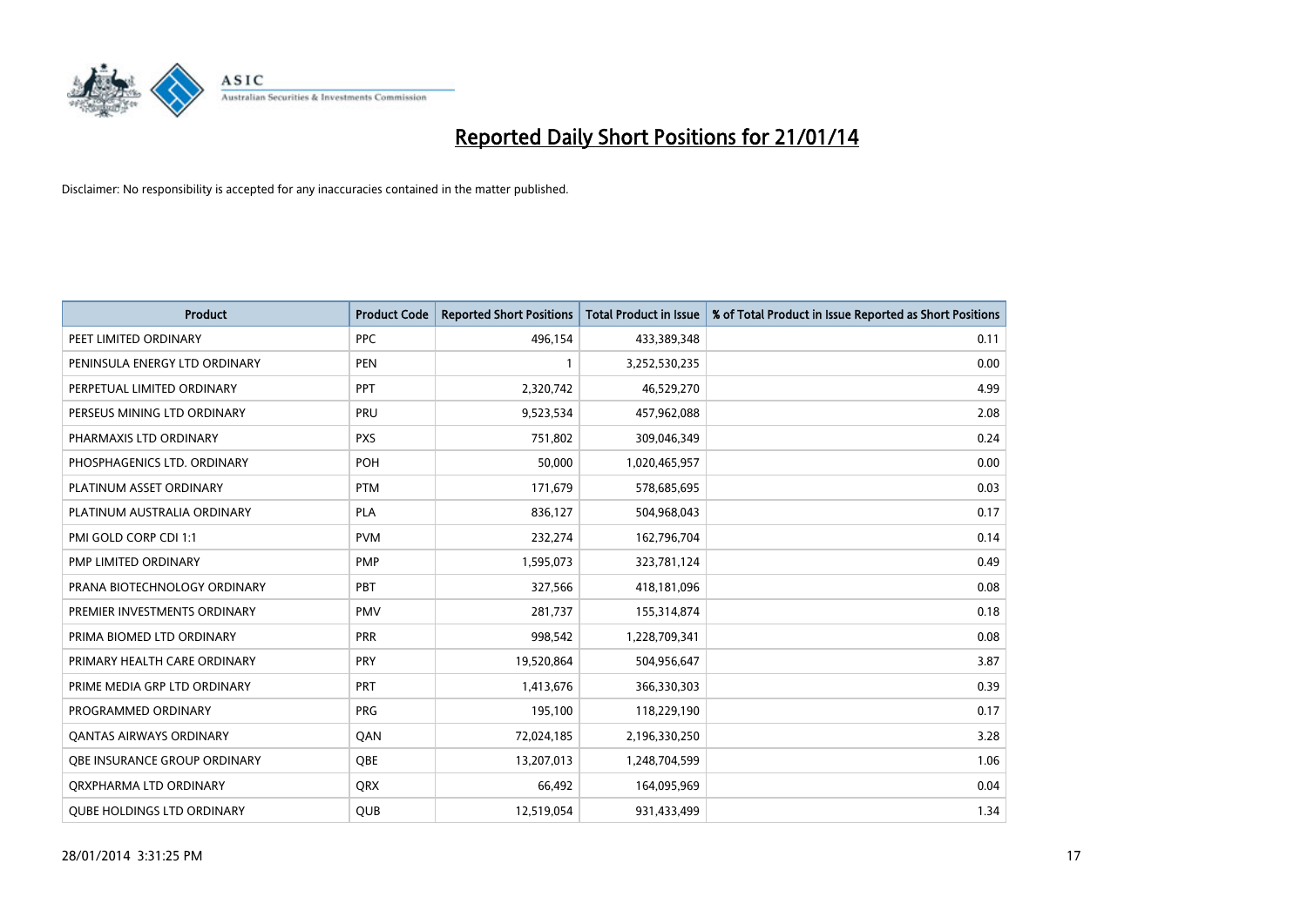

| <b>Product</b>                      | <b>Product Code</b> | <b>Reported Short Positions</b> | <b>Total Product in Issue</b> | % of Total Product in Issue Reported as Short Positions |
|-------------------------------------|---------------------|---------------------------------|-------------------------------|---------------------------------------------------------|
| RAMELIUS RESOURCES ORDINARY         | <b>RMS</b>          | 169,047                         | 365,380,380                   | 0.05                                                    |
| RAMSAY HEALTH CARE ORDINARY         | <b>RHC</b>          | 2,559,548                       | 202,081,252                   | 1.27                                                    |
| <b>RCR TOMLINSON ORDINARY</b>       | <b>RCR</b>          | 1,085,644                       | 136,696,590                   | 0.79                                                    |
| <b>REA GROUP ORDINARY</b>           | <b>REA</b>          | 918,710                         | 131,714,699                   | 0.70                                                    |
| RECALL HOLDINGS LTD ORDINARY        | <b>REC</b>          | 610,397                         | 312,311,413                   | 0.20                                                    |
| <b>RECKON LIMITED ORDINARY</b>      | <b>RKN</b>          | 81,263                          | 126,913,066                   | 0.06                                                    |
| RED 5 LIMITED ORDINARY              | <b>RED</b>          | 162,100                         | 759,451,008                   | 0.02                                                    |
| RED FORK ENERGY ORDINARY            | <b>RFE</b>          | 3,272,716                       | 501,051,719                   | 0.65                                                    |
| REDBANK ENERGY LTD ORDINARY         | AEJ                 | 13                              | 786,287                       | 0.00                                                    |
| REECE AUSTRALIA LTD. ORDINARY       | <b>REH</b>          | 377                             | 99,600,000                    | 0.00                                                    |
| REED RESOURCES LTD ORDINARY         | <b>RDR</b>          | 250,000                         | 523,453,895                   | 0.05                                                    |
| REGIS RESOURCES ORDINARY            | <b>RRL</b>          | 10,346,781                      | 498,016,225                   | 2.08                                                    |
| RESMED INC CDI 10:1                 | <b>RMD</b>          | 32,296,856                      | 1,420,542,770                 | 2.27                                                    |
| <b>RESOLUTE MINING ORDINARY</b>     | <b>RSG</b>          | 7,000,911                       | 640,994,224                   | 1.09                                                    |
| RESOURCE EQUIP LTD ORDINARY         | <b>RQL</b>          | 5,000                           | 249,065,471                   | 0.00                                                    |
| <b>RESOURCE GENERATION ORDINARY</b> | <b>RES</b>          | 224,300                         | 581,380,338                   | 0.04                                                    |
| RETAIL FOOD GROUP ORDINARY          | <b>RFG</b>          | 3,267,568                       | 144,049,390                   | 2.27                                                    |
| REX MINERALS LIMITED ORDINARY       | <b>RXM</b>          | 1,720,141                       | 188,907,284                   | 0.91                                                    |
| <b>RIDLEY CORPORATION ORDINARY</b>  | <b>RIC</b>          | 115,151                         | 307,817,071                   | 0.04                                                    |
| RIO TINTO LIMITED ORDINARY          | <b>RIO</b>          | 4,133,219                       | 435,758,720                   | 0.95                                                    |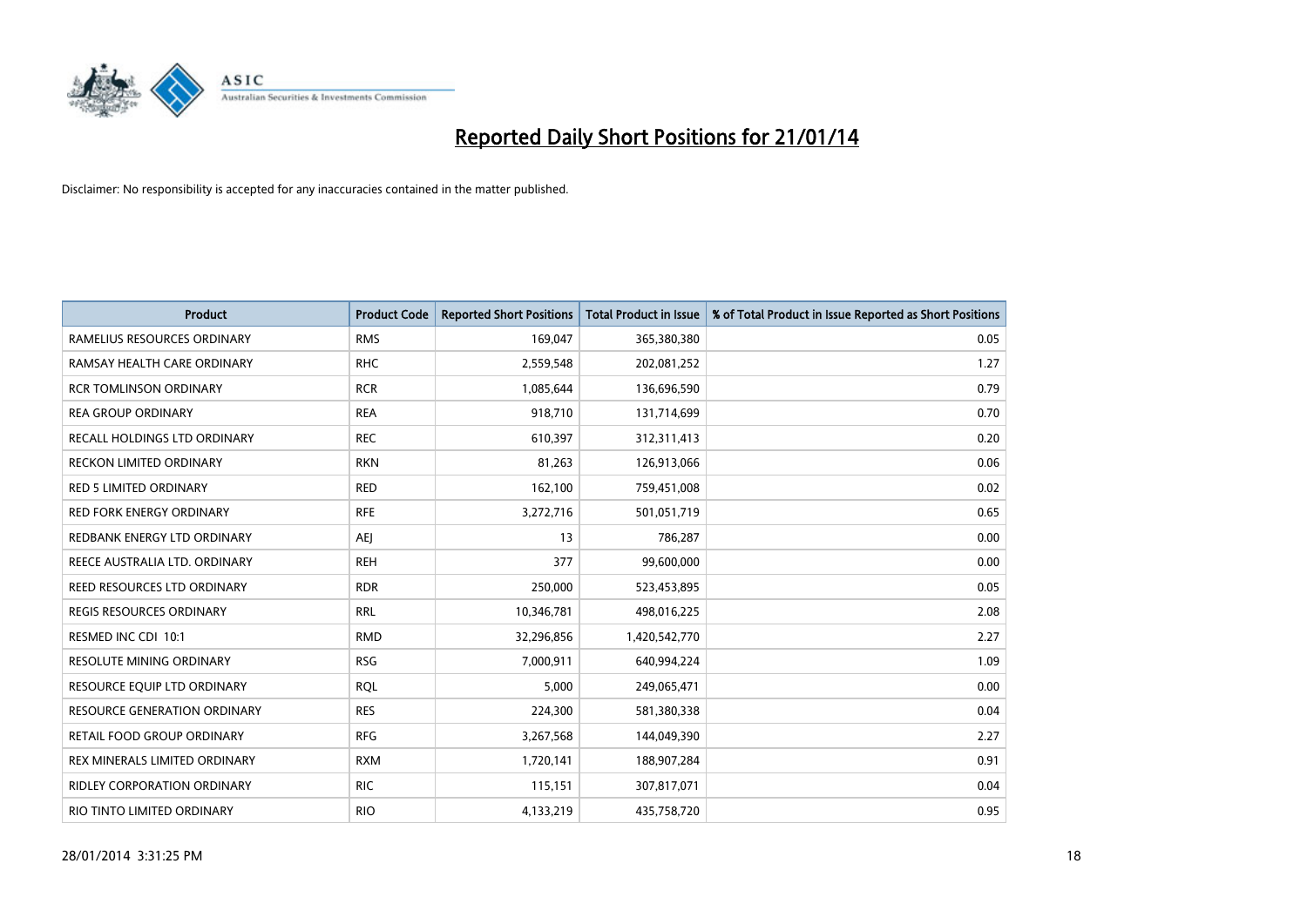

| <b>Product</b>                        | <b>Product Code</b> | <b>Reported Short Positions</b> | <b>Total Product in Issue</b> | % of Total Product in Issue Reported as Short Positions |
|---------------------------------------|---------------------|---------------------------------|-------------------------------|---------------------------------------------------------|
| ROBUST RESOURCES ORDINARY             | <b>ROL</b>          | 4,000                           | 102,830,646                   | 0.00                                                    |
| ROC OIL COMPANY ORDINARY              | <b>ROC</b>          | 940,112                         | 686,461,740                   | 0.14                                                    |
| <b>RURALCO HOLDINGS ORDINARY</b>      | <b>RHL</b>          | 1,394                           | 62,711,592                    | 0.00                                                    |
| RXP SERVICES LTD ORDINARY             | <b>RXP</b>          | 25,000                          | 128,462,317                   | 0.02                                                    |
| SAI GLOBAL LIMITED ORDINARY           | SAI                 | 6,783,929                       | 210,751,657                   | 3.22                                                    |
| SALMAT LIMITED ORDINARY               | <b>SLM</b>          | 998                             | 159,812,799                   | 0.00                                                    |
| SAMSON OIL & GAS LTD ORDINARY         | SSN                 | 896,000                         | 2,547,627,193                 | 0.04                                                    |
| SANDFIRE RESOURCES ORDINARY           | <b>SFR</b>          | 1,354,224                       | 155,640,968                   | 0.87                                                    |
| SANTOS LTD ORDINARY                   | <b>STO</b>          | 4,587,111                       | 970,222,619                   | 0.47                                                    |
| SARACEN MINERAL ORDINARY              | <b>SAR</b>          | 1,522,317                       | 595,263,186                   | 0.26                                                    |
| SCA PROPERTY GROUP STAPLED SECURITIES | SCP                 | 36,878,543                      | 648,628,320                   | 5.69                                                    |
| SEDGMAN LIMITED ORDINARY              | SDM                 | 99,732                          | 223,224,636                   | 0.04                                                    |
| SEEK LIMITED ORDINARY                 | <b>SEK</b>          | 10,783,455                      | 339,167,526                   | 3.18                                                    |
| SELECT HARVESTS ORDINARY              | SHV                 | 76,337                          | 57,815,720                    | 0.13                                                    |
| SENEX ENERGY LIMITED ORDINARY         | <b>SXY</b>          | 7,169,276                       | 1,144,008,917                 | 0.63                                                    |
| SERVCORP LIMITED ORDINARY             | SRV                 | 2,325                           | 98,432,275                    | 0.00                                                    |
| SERVICE STREAM ORDINARY               | <b>SSM</b>          | 100                             | 284,443,570                   | 0.00                                                    |
| SEVEN GROUP HOLDINGS ORDINARY         | <b>SVW</b>          | 3,837,116                       | 308,160,281                   | 1.25                                                    |
| SEVEN WEST MEDIA LTD ORDINARY         | SWM                 | 7,068,411                       | 999,160,872                   | 0.71                                                    |
| SIGMA PHARMACEUTICAL ORDINARY         | <b>SIP</b>          | 5,882,089                       | 1,125,275,419                 | 0.52                                                    |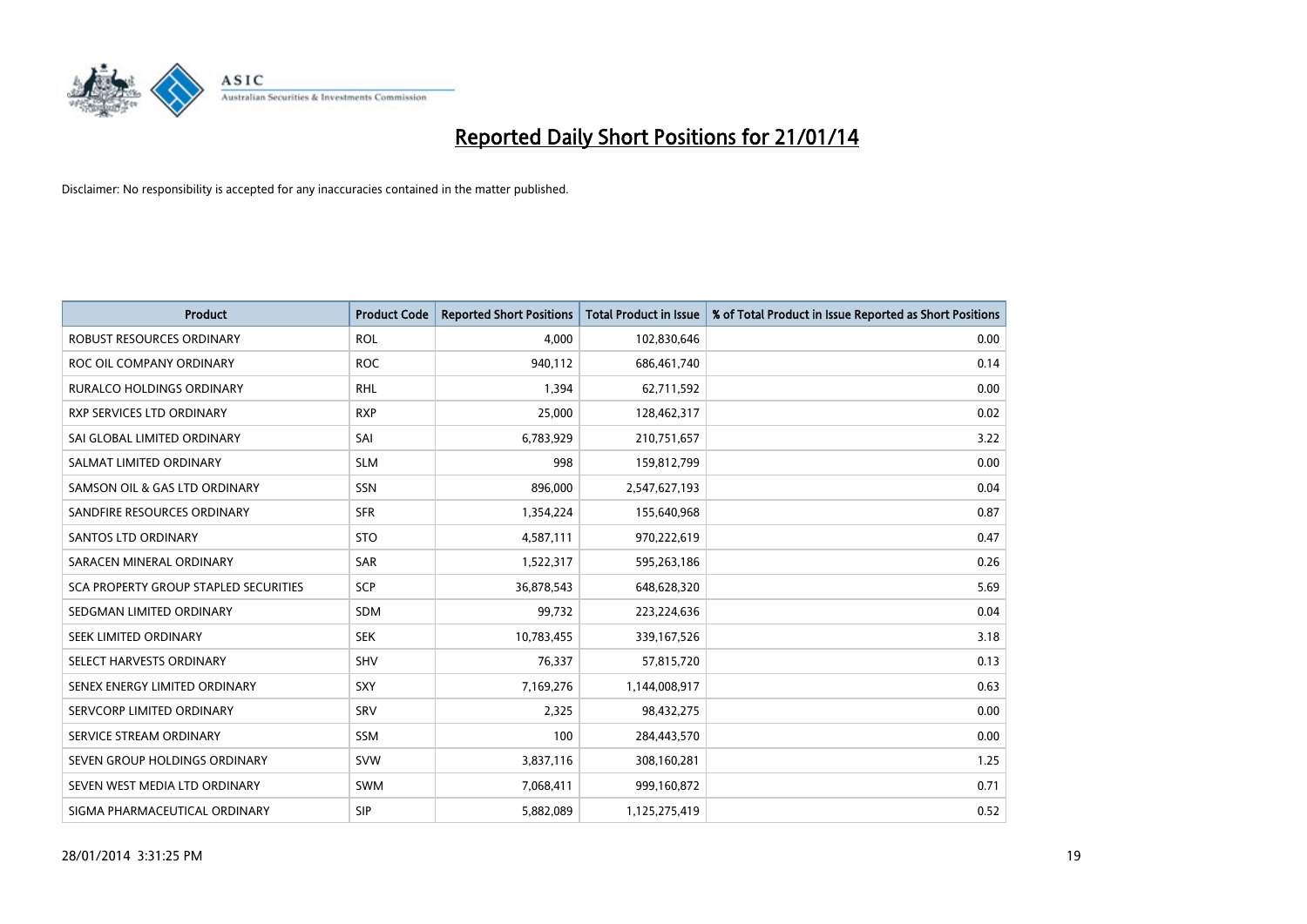

| <b>Product</b>                           | <b>Product Code</b> | <b>Reported Short Positions</b> | <b>Total Product in Issue</b> | % of Total Product in Issue Reported as Short Positions |
|------------------------------------------|---------------------|---------------------------------|-------------------------------|---------------------------------------------------------|
| SILEX SYSTEMS ORDINARY                   | <b>SLX</b>          | 2,819,985                       | 170,297,752                   | 1.66                                                    |
| SILVER CHEF LIMITED ORDINARY             | <b>SIV</b>          | 27,530                          | 29,333,629                    | 0.09                                                    |
| SILVER LAKE RESOURCE ORDINARY            | <b>SLR</b>          | 18,396,750                      | 437,594,758                   | 4.20                                                    |
| SIMS METAL MGMT LTD ORDINARY             | SGM                 | 10,893,966                      | 204,434,248                   | 5.33                                                    |
| SINGAPORE TELECOMM. CHESS DEPOSITARY INT | SGT                 | 3,877,572                       | 148,226,740                   | 2.62                                                    |
| SIRIUS RESOURCES NL ORDINARY             | <b>SIR</b>          | 9,919,763                       | 261,930,167                   | 3.79                                                    |
| SIRTEX MEDICAL ORDINARY                  | <b>SRX</b>          | 271,507                         | 56,108,439                    | 0.48                                                    |
| SKILLED GROUP LTD ORDINARY               | <b>SKE</b>          | 3,444,057                       | 233,871,364                   | 1.47                                                    |
| <b>SKY NETWORK ORDINARY</b>              | <b>SKT</b>          | 163,187                         | 389,139,785                   | 0.04                                                    |
| SKYCITY ENT GRP LTD ORDINARY             | <b>SKC</b>          | 427,095                         | 580,016,676                   | 0.07                                                    |
| <b>SLATER &amp; GORDON ORDINARY</b>      | SGH                 | 537,086                         | 202,481,656                   | 0.27                                                    |
| SMS MANAGEMENT, ORDINARY                 | SMX                 | 3,988,754                       | 70,099,763                    | 5.69                                                    |
| SONIC HEALTHCARE ORDINARY                | SHL                 | 4,496,443                       | 400,733,556                   | 1.12                                                    |
| SOUL PATTINSON (W.H) ORDINARY            | SOL                 | 61,257                          | 239,395,320                   | 0.03                                                    |
| SOUTH BOULDER MINES ORDINARY             | <b>STB</b>          | $\mathbf{1}$                    | 128,177,826                   | 0.00                                                    |
| SP AUSNET STAPLED SECURITIES             | SPN                 | 65,984,272                      | 3,386,607,080                 | 1.95                                                    |
| SPARK INFRASTRUCTURE STAPLED NOTE & UNIT | SKI                 | 52,615,970                      | 1,326,734,264                 | 3.97                                                    |
| SPDR 200 FUND ETF UNITS                  | <b>STW</b>          | 21,505                          | 44,878,688                    | 0.05                                                    |
| SPDR 200 RESOURCES ETF UNITS             | <b>OZR</b>          | 65,000                          | 1,601,132                     | 4.06                                                    |
| SPDR SMALL ORDS ETF UNITS                | SSO                 | 197,000                         | 800,855                       | 24.60                                                   |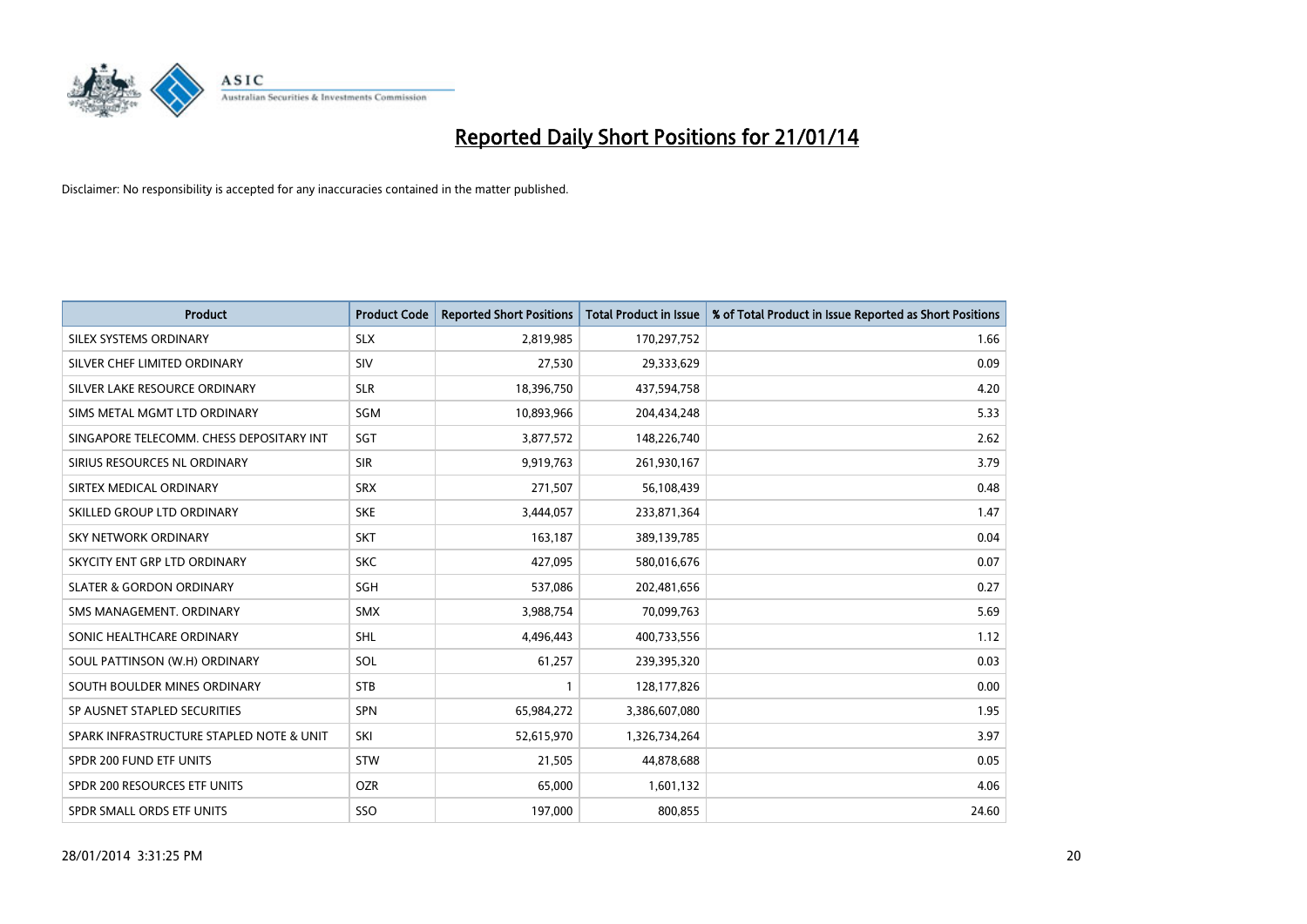

| <b>Product</b>                   | <b>Product Code</b> | <b>Reported Short Positions</b> | <b>Total Product in Issue</b> | % of Total Product in Issue Reported as Short Positions |
|----------------------------------|---------------------|---------------------------------|-------------------------------|---------------------------------------------------------|
| SPECIALTY FASHION ORDINARY       | <b>SFH</b>          | 50,001                          | 192,236,121                   | 0.03                                                    |
| ST BARBARA LIMITED ORDINARY      | <b>SBM</b>          | 13,596,016                      | 488,074,077                   | 2.79                                                    |
| STARPHARMA HOLDINGS ORDINARY     | <b>SPL</b>          | 14,285,259                      | 284,574,948                   | 5.02                                                    |
| STEADFAST GROUP LTD ORDINARY     | <b>SDF</b>          | 1,564,294                       | 500,971,408                   | 0.31                                                    |
| STHN CROSS MEDIA ORDINARY        | SXL                 | 1,655,436                       | 705,099,800                   | 0.23                                                    |
| STOCKLAND UNITS/ORD STAPLED      | SGP                 | 12,798,575                      | 2,305,750,747                 | 0.56                                                    |
| STRAITS RES LTD. ORDINARY        | <b>SRO</b>          | 56,522                          | 1,217,730,293                 | 0.00                                                    |
| STRIKE ENERGY LTD ORDINARY       | <b>STX</b>          | 5,000                           | 706,519,664                   | 0.00                                                    |
| STW COMMUNICATIONS ORDINARY      | SGN                 | 161,385                         | 403,828,512                   | 0.04                                                    |
| SUNCORP GROUP LTD ORDINARY       | <b>SUN</b>          | 4,183,247                       | 1,286,600,980                 | 0.33                                                    |
| SUNDANCE ENERGY ORDINARY         | <b>SEA</b>          | 631,770                         | 463,173,668                   | 0.14                                                    |
| SUNDANCE RESOURCES ORDINARY      | <b>SDL</b>          | 33,808,095                      | 3,073,110,985                 | 1.10                                                    |
| SUNLAND GROUP LTD ORDINARY       | <b>SDG</b>          | 18,391                          | 181,710,087                   | 0.01                                                    |
| SUPER RET REP LTD ORDINARY       | SUL                 | 2,526,339                       | 196,731,620                   | 1.28                                                    |
| SYD AIRPORT STAPLED US PROHIBIT. | <b>SYD</b>          | 25,108,673                      | 2,194,322,759                 | 1.14                                                    |
| SYRAH RESOURCES ORDINARY         | <b>SYR</b>          | 2,748,816                       | 162,335,614                   | 1.69                                                    |
| TABCORP HOLDINGS LTD ORDINARY    | <b>TAH</b>          | 20,486,955                      | 754,274,706                   | 2.72                                                    |
| <b>TANAMI GOLD NL ORDINARY</b>   | <b>TAM</b>          | 5,001                           | 1,175,097,046                 | 0.00                                                    |
| TAP OIL LIMITED ORDINARY         | <b>TAP</b>          | 182,421                         | 242,237,221                   | 0.08                                                    |
| TASSAL GROUP LIMITED ORDINARY    | <b>TGR</b>          | 35,648                          | 146,507,029                   | 0.02                                                    |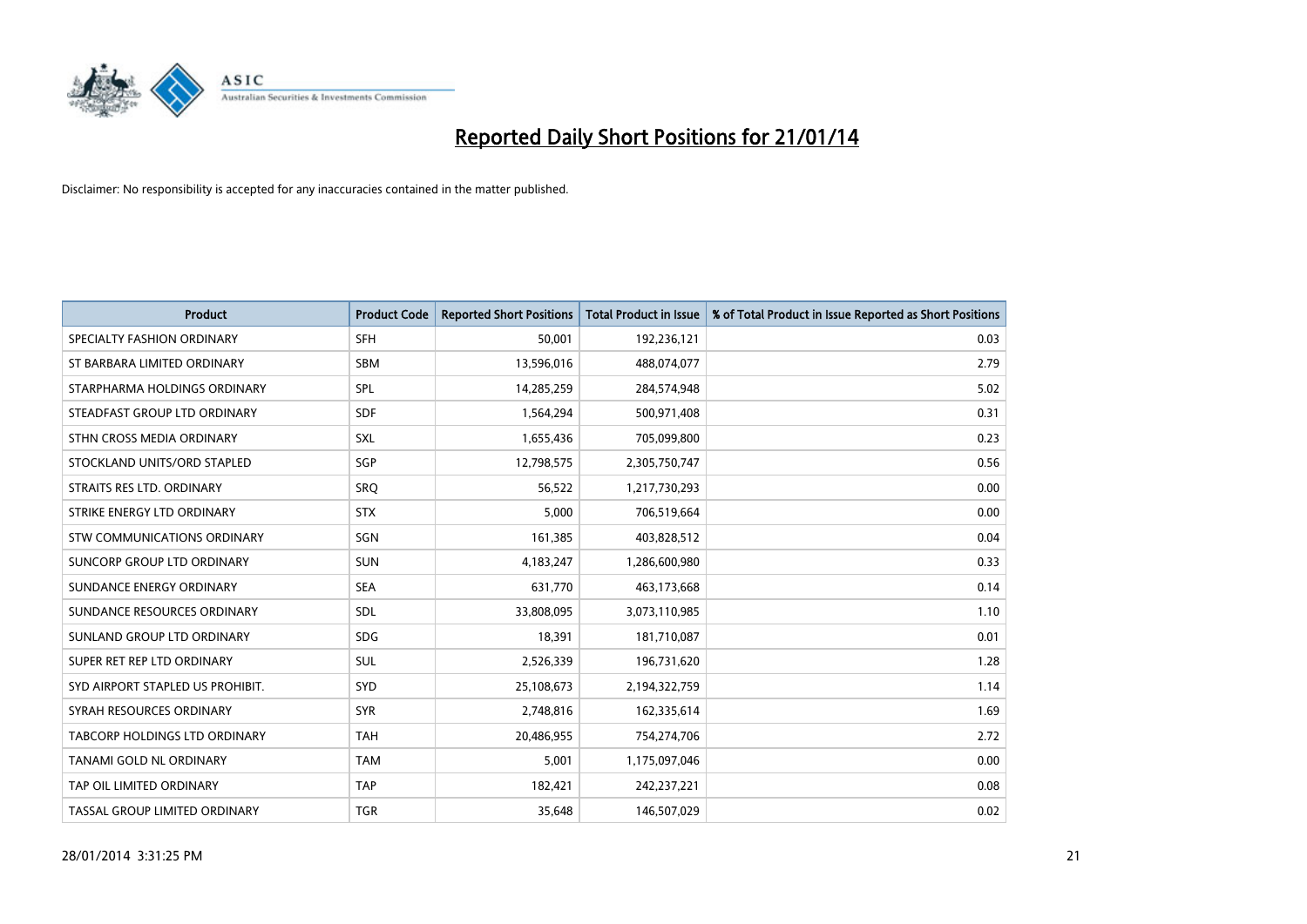

| <b>Product</b>                       | <b>Product Code</b> | <b>Reported Short Positions</b> | <b>Total Product in Issue</b> | % of Total Product in Issue Reported as Short Positions |
|--------------------------------------|---------------------|---------------------------------|-------------------------------|---------------------------------------------------------|
| <b>TATTS GROUP LTD ORDINARY</b>      | <b>TTS</b>          | 9,944,177                       | 1,417,117,821                 | 0.70                                                    |
| TECHNOLOGY ONE ORDINARY              | <b>TNE</b>          | 5,055                           | 307,751,455                   | 0.00                                                    |
| <b>TELECOM CORPORATION ORDINARY</b>  | <b>TEL</b>          | 10,295,283                      | 1,824,150,788                 | 0.56                                                    |
| TELSTRA CORPORATION. ORDINARY        | <b>TLS</b>          | 28,837,939                      | 12,443,074,357                | 0.23                                                    |
| TEN NETWORK HOLDINGS ORDINARY        | <b>TEN</b>          | 144,468,741                     | 2,586,970,845                 | 5.58                                                    |
| TERANGA GOLD CORP CDI 1:1            | <b>TGZ</b>          | 69,195                          | 114,338,103                   | 0.06                                                    |
| TFS CORPORATION LTD ORDINARY         | <b>TFC</b>          | 127,369                         | 282,157,408                   | 0.05                                                    |
| THE REJECT SHOP ORDINARY             | <b>TRS</b>          | 1,771,280                       | 28,826,248                    | 6.14                                                    |
| THORN GROUP LIMITED ORDINARY         | <b>TGA</b>          | 2,780                           | 148,897,155                   | 0.00                                                    |
| <b>TIGER RESOURCES ORDINARY</b>      | <b>TGS</b>          | 1,356,377                       | 802,710,269                   | 0.17                                                    |
| TITAN ENERGY SERVICE ORDINARY        | <b>TTN</b>          | 2,457                           | 48,866,894                    | 0.01                                                    |
| TOLL HOLDINGS LTD ORDINARY           | <b>TOL</b>          | 31,672,697                      | 717,133,875                   | 4.42                                                    |
| TOX FREE SOLUTIONS ORDINARY          | <b>TOX</b>          | 1,981,709                       | 133,242,359                   | 1.49                                                    |
| TPG TELECOM LIMITED ORDINARY         | <b>TPM</b>          | 1,644,955                       | 793,808,141                   | 0.21                                                    |
| <b>TRADE ME GROUP ORDINARY</b>       | <b>TME</b>          | 745,278                         | 396,548,005                   | 0.19                                                    |
| <b>TRANSFIELD SERVICES ORDINARY</b>  | <b>TSE</b>          | 33,303,556                      | 512,457,716                   | 6.50                                                    |
| TRANSPACIFIC INDUST, ORDINARY        | <b>TPI</b>          | 23,358,162                      | 1,578,563,490                 | 1.48                                                    |
| TRANSURBAN GROUP TRIPLE STAPLED SEC. | <b>TCL</b>          | 1,932,331                       | 1,486,013,648                 | 0.13                                                    |
| <b>TREASURY GROUP ORDINARY</b>       | <b>TRG</b>          | 26,906                          | 23,070,755                    | 0.12                                                    |
| TREASURY WINE ESTATE ORDINARY        | <b>TWE</b>          | 32,597,559                      | 647,227,144                   | 5.04                                                    |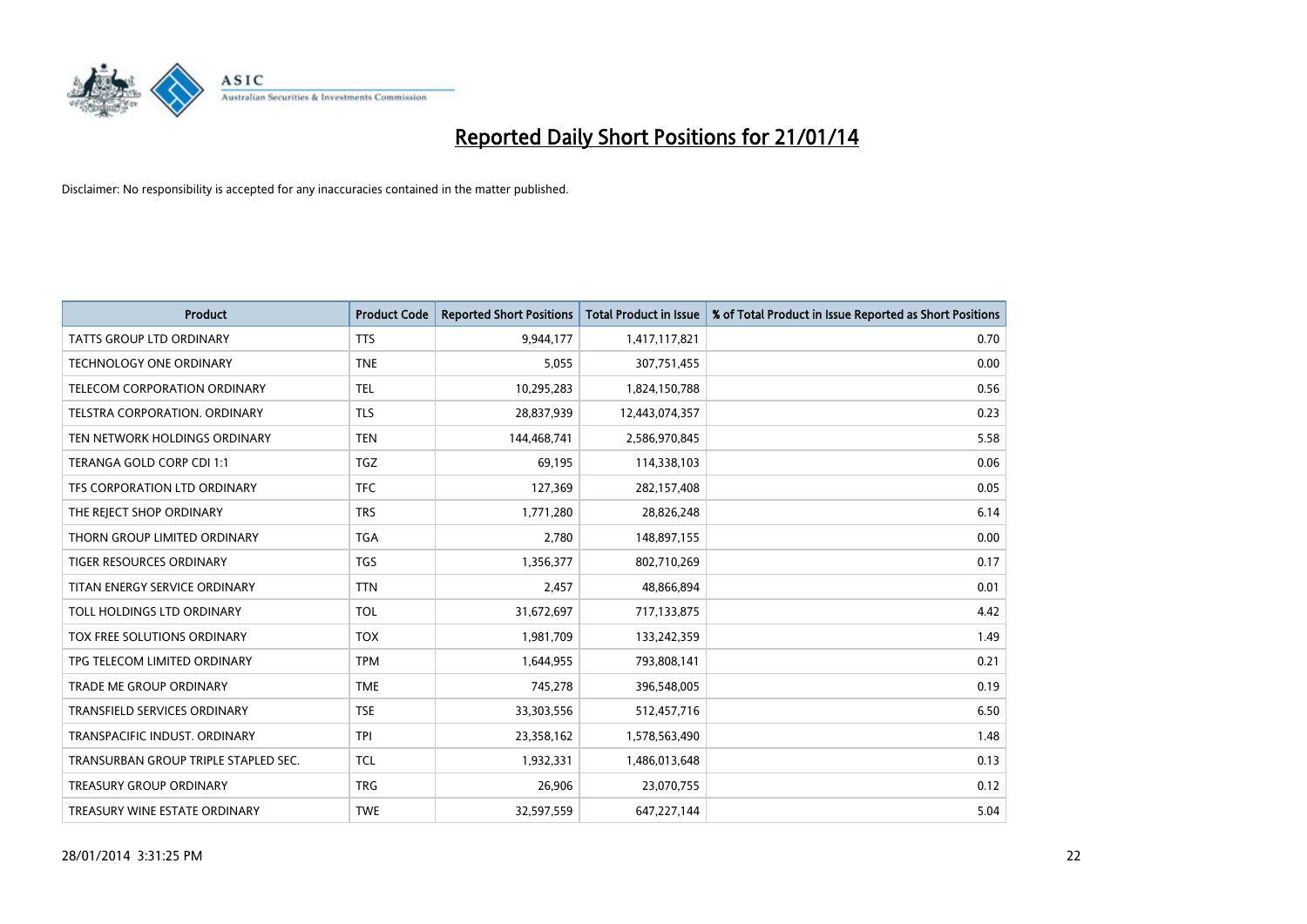

| <b>Product</b>                        | <b>Product Code</b> | <b>Reported Short Positions</b> | <b>Total Product in Issue</b> | % of Total Product in Issue Reported as Short Positions |
|---------------------------------------|---------------------|---------------------------------|-------------------------------|---------------------------------------------------------|
| TROY RESOURCES LTD ORDINARY           | <b>TRY</b>          | 530,606                         | 168,486,562                   | 0.31                                                    |
| TWENTY-FIRST FOX INC A NON-VOTING CDI | <b>FOXLV</b>        | 301,898                         | 24,162,679                    | 1.25                                                    |
| TWENTY-FIRST FOX INC B VOTING CDI     | <b>FOX</b>          | 1,518,111                       | 207,133,020                   | 0.73                                                    |
| <b>UGL LIMITED ORDINARY</b>           | UGL                 | 21,098,523                      | 166,511,240                   | 12.67                                                   |
| UXC LIMITED ORDINARY                  | <b>UXC</b>          | 1,024,789                       | 320,551,687                   | 0.32                                                    |
| <b>VEDA GROUP LTD ORDINARY</b>        | <b>VED</b>          | 1,157,732                       | 842,055,406                   | 0.14                                                    |
| <b>VILLAGE ROADSHOW LTD ORDINARY</b>  | <b>VRL</b>          | 487,131                         | 159,493,510                   | 0.31                                                    |
| <b>VIRGIN AUS HLDG LTD ORDINARY</b>   | VAH                 | 110,285,548                     | 3,514,807,839                 | 3.14                                                    |
| <b>VIRTUS HEALTH LTD ORDINARY</b>     | <b>VRT</b>          | 1,427,605                       | 79,536,601                    | 1.79                                                    |
| VISION EYE INSTITUTE ORDINARY         | <b>VEI</b>          | 1,885,427                       | 160,759,740                   | 1.17                                                    |
| <b>VOCATION LTD ORDINARY</b>          | <b>VET</b>          | 8,666,400                       | 200,000,000                   | 4.33                                                    |
| <b>VOCUS COMMS LTD ORDINARY</b>       | <b>VOC</b>          | 144,104                         | 80,779,125                    | 0.18                                                    |
| WARRNAMBOOL CHEESE ORDINARY           | <b>WCB</b>          | 39,999                          | 55,969,511                    | 0.07                                                    |
| <b>WATPAC LIMITED ORDINARY</b>        | <b>WTP</b>          | 2,843                           | 184,332,526                   | 0.00                                                    |
| WEBJET LIMITED ORDINARY               | <b>WEB</b>          | 2,776,296                       | 79,397,959                    | 3.50                                                    |
| WELLCOM GROUP LTD ORDINARY            | <b>WLL</b>          | 74                              | 39,052,001                    | 0.00                                                    |
| WESFARMERS LIMITED ORDINARY           | <b>WES</b>          | 5,361,180                       | 1,143,274,951                 | 0.47                                                    |
| WESTERN AREAS LTD ORDINARY            | <b>WSA</b>          | 25,980,642                      | 196,862,806                   | 13.20                                                   |
| WESTERN DESERT RES. ORDINARY          | <b>WDR</b>          | 3,129,609                       | 499,665,257                   | 0.63                                                    |
| WESTFIELD GROUP ORD/UNIT STAPLED SEC  | <b>WDC</b>          | 3,058,101                       | 2,113,501,814                 | 0.14                                                    |